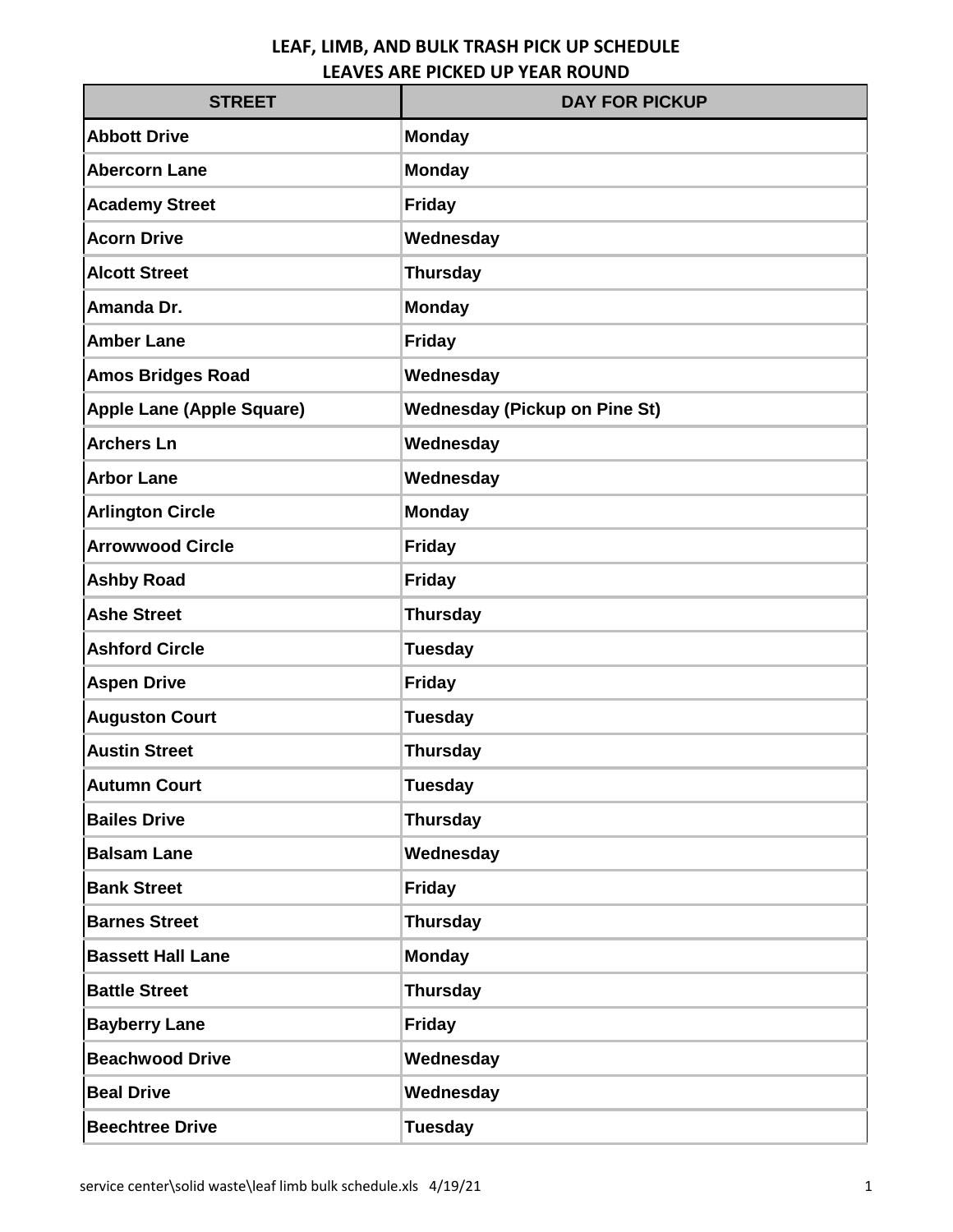| <b>STREET</b>               | <b>DAY FOR PICKUP</b>          |
|-----------------------------|--------------------------------|
| <b>Belford Drive</b>        | <b>Monday</b>                  |
| <b>Bellaire Drive</b>       | <b>Monday</b>                  |
| <b>Bennett Street</b>       | Wednesday                      |
| <b>Bent Pine Circle</b>     | <b>Tuesday</b>                 |
| <b>Bentcreek Court</b>      | <b>Monday</b>                  |
| <b>Bickett Road</b>         | Wednesday                      |
| <b>Birch Street</b>         | <b>Thursday</b>                |
| <b>Blair Street</b>         | <b>Friday</b>                  |
| <b>Bland Circle</b>         | <b>Monday</b>                  |
| <b>Blumont Drive</b>        | <b>Friday</b>                  |
| <b>Bobbitt Street</b>       | Wednesday                      |
| <b>Bobolink Road</b>        | <b>Friday</b>                  |
| <b>Bogan Street</b>         | Wednesday                      |
| <b>Bonnie Path</b>          | <b>Tuesday</b>                 |
| <b>Booker Street</b>        | <b>Monday</b>                  |
| <b>Boone Circle</b>         | <b>Tuesday</b>                 |
| <b>Boone Drive</b>          | <b>Tuesday</b>                 |
| <b>Boone Trail Road</b>     | <b>Tuesday</b>                 |
| <b>Botany Woods Drive</b>   | <b>Tuesday</b>                 |
| <b>Boulderbrook Parkway</b> | <b>Tuesday (Westfall Sub.)</b> |
| <b>Bounty Lane</b>          | <b>Friday</b>                  |
| <b>Boykin Avenue</b>        | <b>Monday</b>                  |
| <b>Bracken Street</b>       | Wednesday                      |
| <b>Brafferton Court</b>     | <b>Monday</b>                  |
| <b>Bragg Street</b>         | <b>Thursday</b>                |
| <b>Brandon Circle</b>       | <b>Tuesday</b>                 |
| <b>Brentwood Place</b>      | <b>Tuesday</b>                 |
| <b>Briarcliffe Drive</b>    | <b>Tuesday</b>                 |
| <b>Briarwood Drive</b>      | <b>Friday</b>                  |
| <b>Bridgeport Circle</b>    | Wednesday                      |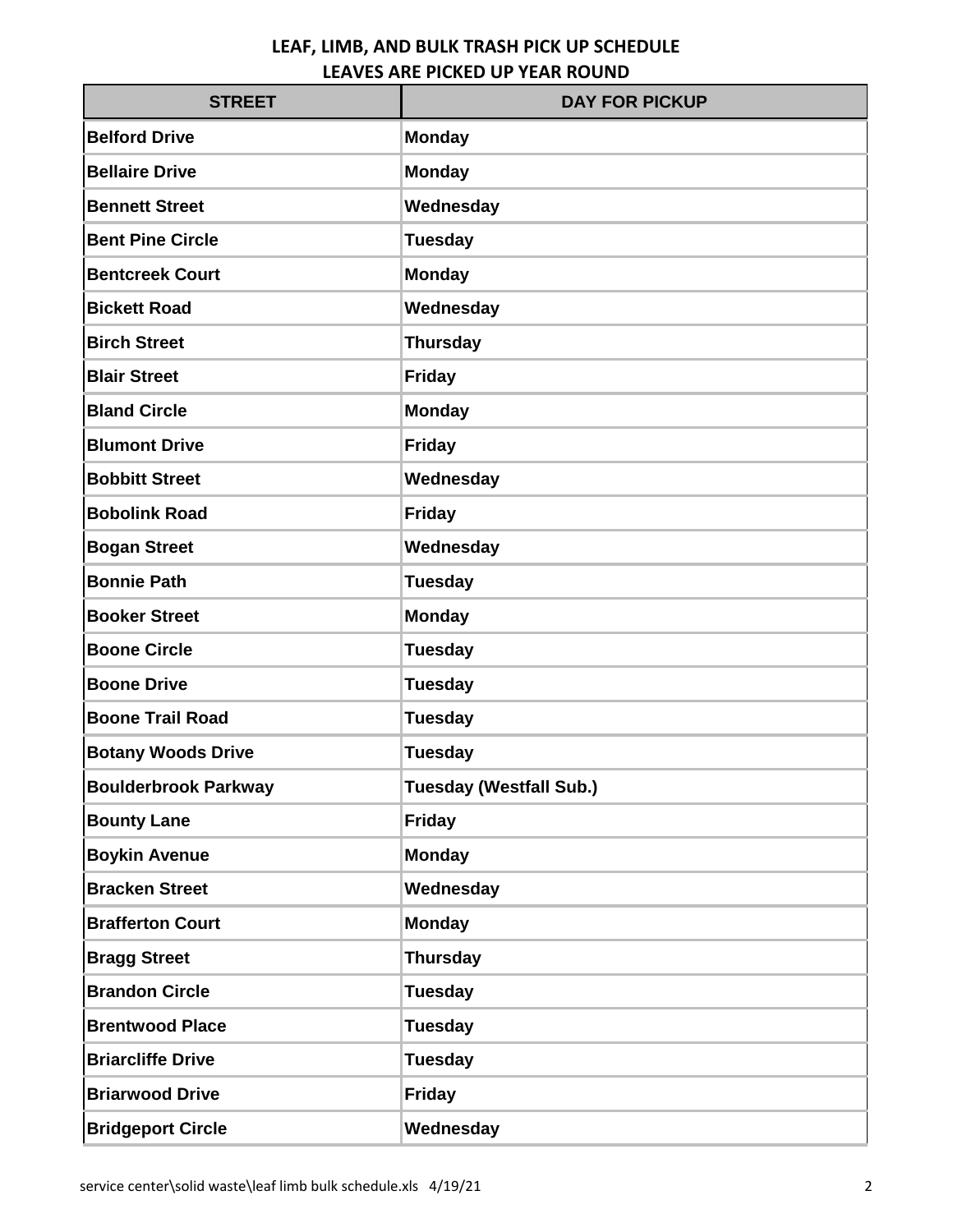| <b>STREET</b>              | <b>DAY FOR PICKUP</b>                         |
|----------------------------|-----------------------------------------------|
| <b>Bridgewater Drive</b>   | <b>Tuesday</b>                                |
| <b>Brighton Point</b>      | <b>Tuesday</b>                                |
| <b>Brinn Drive</b>         | Wednesday                                     |
| <b>Bristol Way</b>         | <b>Tuesday (Brownstone Subdivision)</b>       |
| <b>Britton Court</b>       | <b>Monday</b>                                 |
| <b>Broadway Road</b>       | <b>Friday</b>                                 |
| <b>Brookcliffe Road</b>    | <b>Friday</b>                                 |
| <b>Brookfield Circle</b>   | <b>Tuesday</b>                                |
| <b>Brookhollow Drive</b>   | Wednesday                                     |
| <b>Brookwood Trail</b>     | <b>Tuesday</b>                                |
| <b>Brownstone Drive</b>    | <b>Tuesday</b>                                |
| <b>Bryant Drive</b>        | <b>Tuesday</b>                                |
| <b>Buchanan Street</b>     | <b>Thursday</b>                               |
| <b>Buckingham Drive</b>    | <b>Tuesday</b>                                |
| <b>Bucktail Lane</b>       | <b>Tuesday</b>                                |
| <b>Buffalo Church Road</b> | <b>Monday</b>                                 |
| <b>Buffalo Street</b>      | Wednesday                                     |
| <b>Bullock Circle</b>      | <b>Monday</b>                                 |
| <b>Burns Drive</b>         | Wednesday                                     |
| <b>Calico Court</b>        | <b>Tuesday</b>                                |
| <b>Cambridge Circle</b>    | <b>Tuesday</b>                                |
| <b>Camden Square</b>       | <b>Tuesday</b>                                |
| <b>Cameron Drive</b>       | <b>Friday</b>                                 |
| <b>Campbell Drive</b>      | <b>Thursday</b>                               |
| <b>Cannon Circle</b>       | <b>Thursday</b>                               |
| <b>Canterbury Road</b>     | <b>Tuesday</b>                                |
| <b>Canyon View Circle</b>  | <b>Friday (Homestead Sub./Off Cox Maddox)</b> |
| <b>Cape Jasmine Drive</b>  | Wednesday                                     |
| <b>Carbonton Road</b>      | <b>Wednesday (Carthage to Hwy 1)</b>          |
| <b>Carbonton Road</b>      | Tuesday (Hwy 1 to Cool Spgs on Right)         |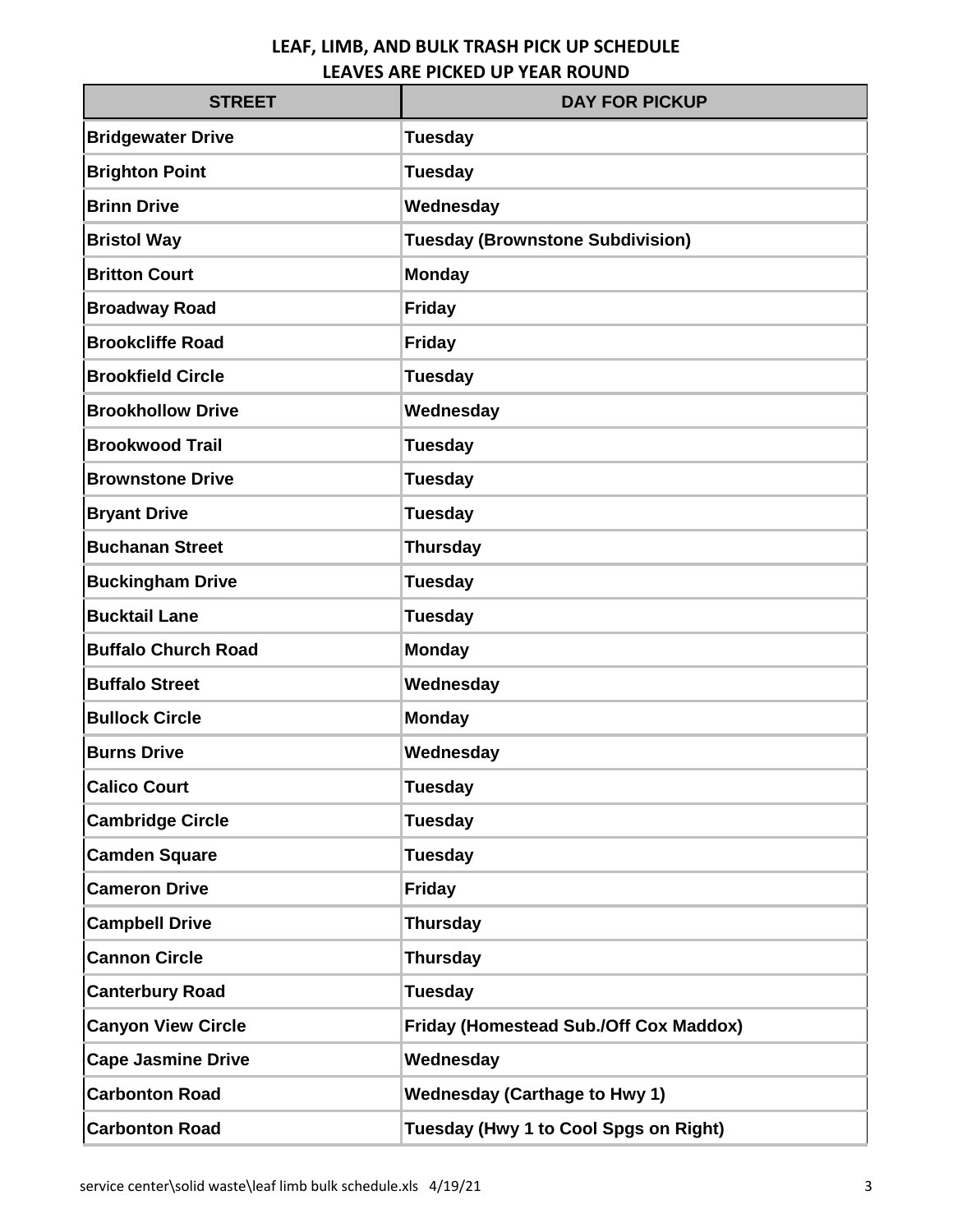| <b>STREET</b>               | <b>DAY FOR PICKUP</b>                        |
|-----------------------------|----------------------------------------------|
| <b>Carbonton Road</b>       | Monday (Hwy 1 to Cool Spgs on Left)          |
| <b>Cardinal Circle</b>      | <b>Monday</b>                                |
| <b>Caroline Drive</b>       | <b>Thursday</b>                              |
| <b>Carr Creek Drive</b>     | <b>Friday</b>                                |
| <b>Carr Street</b>          | Wednesday                                    |
| <b>Carrington Lane</b>      | <b>Monday</b>                                |
| <b>Carthage Street</b>      | <b>Monday</b>                                |
| <b>Carthage Street</b>      | <b>Wednesday (From Wicker back to Moore)</b> |
| <b>Carver Drive</b>         | <b>Friday</b>                                |
| <b>Cascade Court</b>        | <b>Monday</b>                                |
| <b>Castleton Drive</b>      | <b>Monday</b>                                |
| <b>Cave Road</b>            | <b>Friday</b>                                |
| <b>Caviness Drive</b>       | <b>Tuesday</b>                               |
| <b>Cedarhurst Drive</b>     | <b>Friday</b>                                |
| <b>Cemetery Road</b>        | <b>Friday</b>                                |
| <b>Central Drive</b>        | <b>Monday</b>                                |
| <b>Chadwick Drive</b>       | <b>Tuesday</b>                               |
| <b>Chaffin Street</b>       | <b>Thursday</b>                              |
| <b>Chalmers Drive</b>       | <b>Thursday</b>                              |
| <b>Chancellors Ridgeway</b> | <b>Monday</b>                                |
| <b>Chariot Drive</b>        | <b>Monday</b>                                |
| <b>Charles Avenue</b>       | <b>Thursday</b>                              |
| <b>Charleston Drive</b>     | Wednesday                                    |
| <b>Charlotte Avenue</b>     | <b>Thursday</b>                              |
| <b>Charwood Place</b>       | <b>Tuesday</b>                               |
| <b>Chatham Street</b>       | <b>Thursday</b>                              |
| <b>Cherokee Trail</b>       | <b>Friday</b>                                |
| <b>Cherry Street</b>        | <b>Thursday</b>                              |
| <b>Chippendale Trail</b>    | <b>Monday</b>                                |
| <b>Chisholm Street</b>      | Wednesday                                    |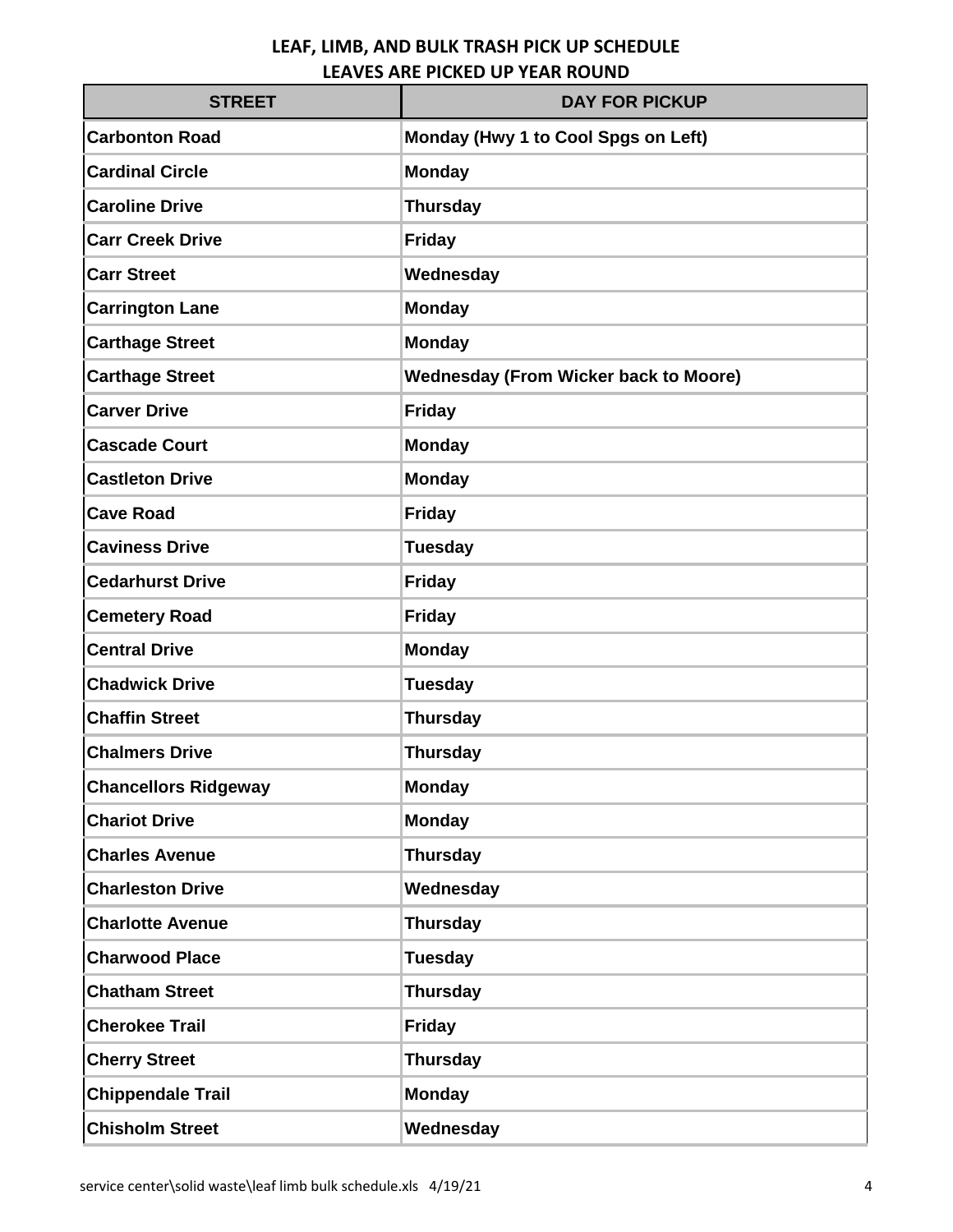| <b>STREET</b>            | <b>DAY FOR PICKUP</b>                     |
|--------------------------|-------------------------------------------|
| <b>Chownings Dr.</b>     | <b>Monday</b>                             |
| <b>Church Street</b>     | <b>Monday</b>                             |
| <b>Circle Avenue</b>     | <b>Monday</b>                             |
| <b>Clark Circle</b>      | <b>Thursday</b>                           |
| <b>Cliffside Drive</b>   | <b>Monday</b>                             |
| <b>Clovermist Court</b>  | <b>Tuesday (Westfall Sub.)</b>            |
| <b>Cobb Court</b>        | <b>Thursday</b>                           |
| <b>Cobblestone Drive</b> | <b>Tuesday (Brownstone Sub.)</b>          |
| <b>Cole Street</b>       | <b>Monday</b>                             |
| <b>Colonial Drive</b>    | <b>Monday</b>                             |
| <b>Columbine Road</b>    | <b>Tuesday</b>                            |
| <b>Comfort Lane</b>      | <b>Tuesday</b>                            |
| <b>Commerce Drive</b>    | <b>Friday</b>                             |
| <b>Compass Way</b>       | Wednesday                                 |
| <b>Condor Street</b>     | <b>Monday</b>                             |
| <b>Cone Street</b>       | <b>Thursday</b>                           |
| <b>Cool Springs Road</b> | <b>Monday (Carbonton to Franklin)</b>     |
| <b>Cool Springs Road</b> | <b>Tuesday (Carbonton to Boone Trail)</b> |
| <b>Cooper Street</b>     | <b>Thursday</b>                           |
| <b>Coralberry Circle</b> | <b>Friday</b>                             |
| <b>Coralstone Court</b>  | <b>Tuesday</b>                            |
| <b>Cornell Drive</b>     | <b>Friday</b>                             |
| <b>Court Square</b>      | <b>Thursday</b>                           |
| <b>Courtland Drive</b>   | <b>Thursday</b>                           |
| <b>Courtney Lane</b>     | <b>Monday</b>                             |
| <b>Cox Maddox Road</b>   | <b>Friday</b>                             |
| <b>Cox Mill Road</b>     | <b>Friday</b>                             |
| <b>Craig Drive</b>       | <b>Tuesday</b>                            |
| <b>Cranberry Lane</b>    | <b>Tuesday</b>                            |
| <b>Creek Trail</b>       | <b>Tuesday</b>                            |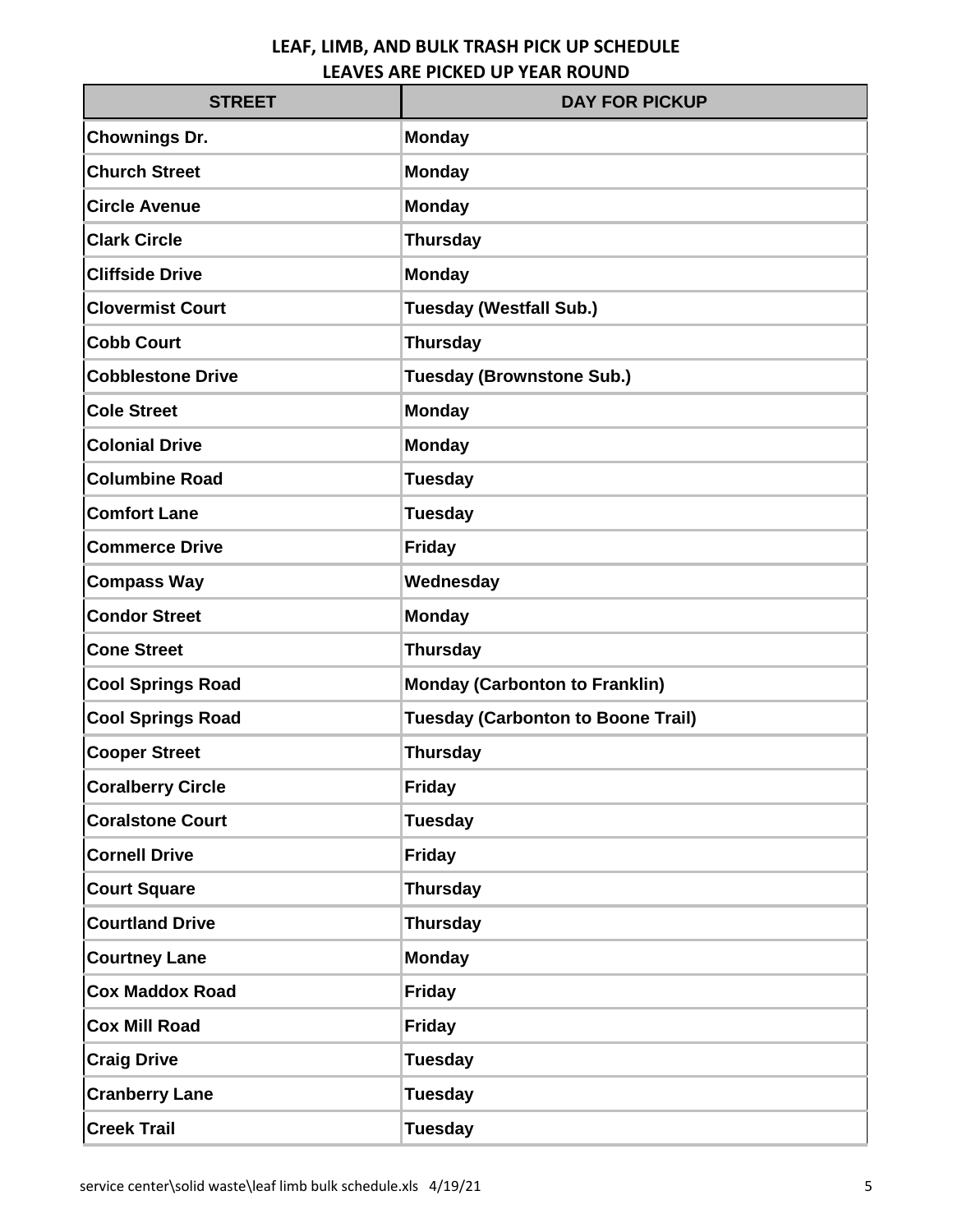| <b>STREET</b>              | <b>DAY FOR PICKUP</b>               |
|----------------------------|-------------------------------------|
| <b>Creekside Drive</b>     | <b>Monday</b>                       |
| <b>Crepe Myrtle Drive</b>  | <b>Tuesday</b>                      |
| <b>Crest Street</b>        | <b>Thursday</b>                     |
| <b>Crestview Street</b>    | <b>Monday</b>                       |
| <b>Cromarty Ave</b>        | <b>Tuesday</b>                      |
| <b>Cross Street</b>        | Wednesday                           |
| <b>Crusaders Drive</b>     | Wednesday                           |
| <b>Currie Drive</b>        | <b>Monday</b>                       |
| <b>Daisy Street</b>        | <b>Thursday</b>                     |
| <b>Dalrymple Street</b>    | <b>Thursday (Horner to Main)</b>    |
| <b>Dalrymple Street</b>    | <b>Friday (Main to Old Walmart)</b> |
| <b>Darryl's Drive</b>      | <b>Monday</b>                       |
| <b>Delwood Street</b>      | <b>Tuesday</b>                      |
| <b>Denada Path</b>         | Wednesday                           |
| <b>Derby Place</b>         | <b>Friday</b>                       |
| <b>Devroe Meadow</b>       | Wednesday                           |
| <b>Dewitt Street</b>       | <b>Thursday</b>                     |
| <b>Diffie Street</b>       | Wednesday                           |
| <b>Dogwood Acres Drive</b> | <b>Monday</b>                       |
| <b>Dogwood Street</b>      | <b>Friday</b>                       |
| <b>Douglas Drive</b>       | <b>Tuesday</b>                      |
| <b>Downing Street</b>      | <b>Tuesday</b>                      |
| <b>Dudley Street</b>       | <b>Monday</b>                       |
| <b>Duke Drive</b>          | <b>Monday</b>                       |
| <b>Dumbarton Drive</b>     | <b>Tuesday</b>                      |
| <b>Eames Drive</b>         | <b>Friday</b>                       |
| <b>East Pointe</b>         | <b>Friday</b>                       |
| <b>Edgewood Drive</b>      | <b>Monday</b>                       |
| <b>Eighth Street</b>       | <b>Thursday</b>                     |
| <b>Eleventh Street</b>     | <b>Thursday</b>                     |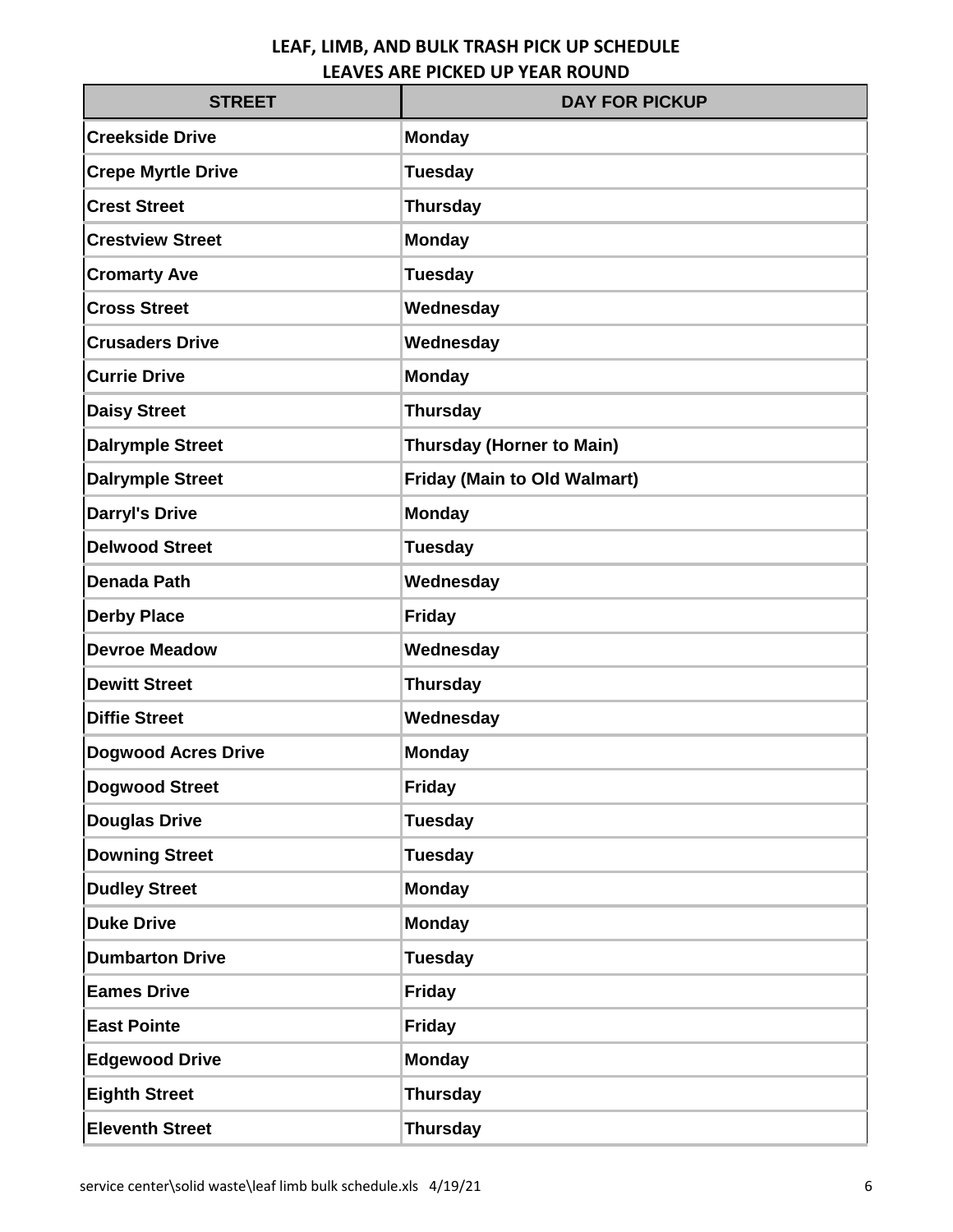| <b>STREET</b>              | <b>DAY FOR PICKUP</b>                     |
|----------------------------|-------------------------------------------|
| <b>Elm Street</b>          | <b>Thursday</b>                           |
| <b>Erwin Road</b>          | <b>Monday</b>                             |
| <b>Evans Drive</b>         | <b>Tuesday</b>                            |
| <b>Evergreen Street</b>    | <b>Thursday</b>                           |
| <b>Evers Avenue</b>        | <b>Friday</b>                             |
| <b>Fairview Lane</b>       | Wednesday                                 |
| <b>Fairway Drive</b>       | Wednesday                                 |
| <b>Fayetteville Street</b> | <b>Friday</b>                             |
| <b>Ferndell Path</b>       | <b>Tuesday</b>                            |
| <b>Fernridge Drive</b>     | <b>Friday</b>                             |
| <b>Fields Drive</b>        | <b>Monday (from Railroad to Carthage)</b> |
| <b>Fields Drive</b>        | <b>Thursday (from Railroad to Horner)</b> |
| <b>Fieldstone Drive</b>    | <b>Tuesday (Brownstone Sub.)</b>          |
| <b>Fifteenth Street</b>    | <b>Thursday</b>                           |
| <b>Fifth Street</b>        | <b>Thursday</b>                           |
| <b>Fire Tower Road</b>     | <b>Monday</b>                             |
| <b>Firethorn Lane</b>      | <b>Friday</b>                             |
| <b>First Pointe</b>        | <b>Friday</b>                             |
| <b>First Street</b>        | <b>Thursday</b>                           |
| <b>Fitts Street</b>        | Wednesday                                 |
| <b>Fitzpatrick Drive</b>   | <b>Tuesday</b>                            |
| <b>Flint Creek Road</b>    | <b>Friday (Homestead)</b>                 |
| <b>Foggy Mountain Loop</b> | <b>Tuesday</b>                            |
| <b>Foothill Court</b>      | <b>Tuesday (Westfall Sub.)</b>            |
| <b>Forest Glen Drive</b>   | <b>Tuesday</b>                            |
| <b>Forestridge Drive</b>   | <b>Thursday</b>                           |
| <b>Forrest Drive</b>       | Wednesday                                 |
| <b>Fourteenth Street</b>   | <b>Thursday</b>                           |
| <b>Fourth Street</b>       | <b>Thursday</b>                           |
| <b>Foushee Drive</b>       | <b>Monday</b>                             |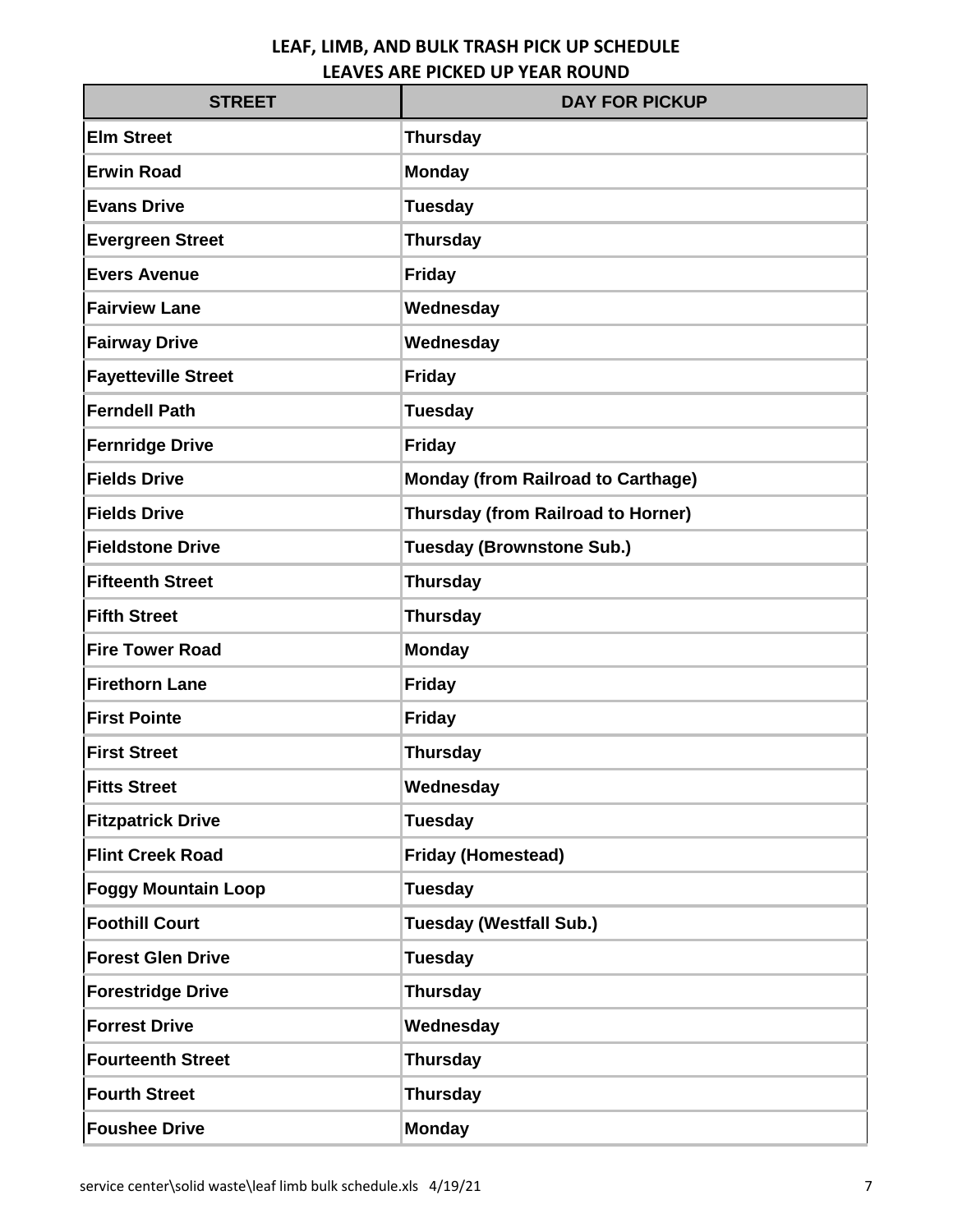| <b>STREET</b>                | <b>DAY FOR PICKUP</b>                       |
|------------------------------|---------------------------------------------|
| <b>Franklin Drive</b>        | <b>Monday</b>                               |
| <b>Frazier Drive</b>         | <b>Friday</b>                               |
| <b>Freeman Drive</b>         | <b>Thursday</b>                             |
| <b>Friars Drive</b>          | Wednesday                                   |
| <b>Fry Street</b>            | <b>Thursday</b>                             |
| <b>Fulton Street</b>         | <b>Thursday</b>                             |
| <b>Garden Street</b>         | <b>Monday (Railroad to Fire Tower Road)</b> |
| <b>Garden Street</b>         | <b>Thursday (Railroad to Woodland)</b>      |
| <b>Gary Street</b>           | <b>Monday</b>                               |
| <b>Gate Drive</b>            | <b>Tuesday</b>                              |
| <b>Gay Street</b>            | <b>Monday</b>                               |
| <b>Gilmore Drive</b>         | <b>Tuesday</b>                              |
| <b>Glade Run Drive</b>       | <b>Monday</b>                               |
| <b>Glen Court</b>            | <b>Friday</b>                               |
| <b>Glendale Circle</b>       | <b>Friday</b>                               |
| <b>Glenwood Drive</b>        | <b>Tuesday</b>                              |
| <b>Globe Street</b>          | <b>Thursday</b>                             |
| <b>Gloucester Drive</b>      | <b>Monday</b>                               |
| <b>Golden Horseshoe Lane</b> | <b>Monday</b>                               |
| <b>Goldsboro Avenue</b>      | <b>Thursday</b>                             |
| <b>Goldston Blvd.</b>        | <b>Thursday</b>                             |
| <b>Golf Course Road</b>      | Wednesday                                   |
| <b>Gordon Street</b>         | Wednesday                                   |
| <b>Gordon Wicker Drive</b>   | <b>Friday</b>                               |
| <b>Gormly Circle</b>         | <b>Tuesday</b>                              |
| <b>Grant Street</b>          | Wednesday                                   |
| <b>Grassmere Court</b>       | <b>Tuesday</b>                              |
| <b>Gray Street</b>           | <b>Thursday</b>                             |
| <b>Graystone Circle</b>      | <b>Thursday</b>                             |
| <b>Green Street</b>          | Wednesday                                   |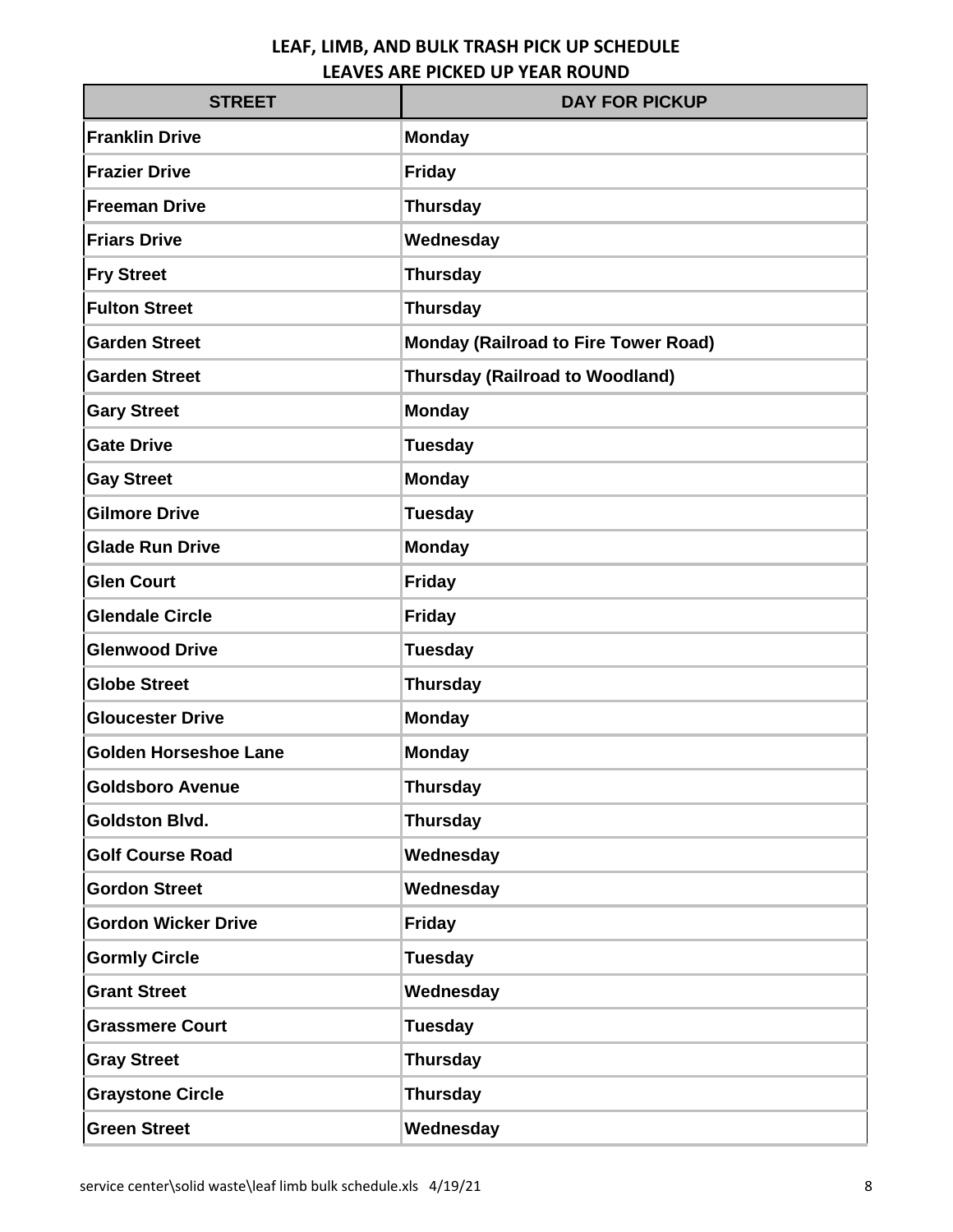| <b>STREET</b>             | <b>DAY FOR PICKUP</b> |
|---------------------------|-----------------------|
| <b>Green Valley Drive</b> | <b>Tuesday</b>        |
| <b>Greenbriar Drive</b>   | <b>Monday</b>         |
| <b>Greenland Drive</b>    | <b>Thursday</b>       |
| <b>Greensboro Avenue</b>  | Wednesday             |
| <b>Greenway Court</b>     | Wednesday             |
| <b>Grimm Street</b>       | <b>Friday</b>         |
| <b>Grogan Street</b>      | Wednesday             |
| <b>Grossmere Court</b>    | <b>Tuesday</b>        |
| <b>Grove Street</b>       | <b>Thursday</b>       |
| <b>Gulf Street</b>        | Wednesday             |
| <b>Gunter Street</b>      | Wednesday             |
| <b>Halifax Street</b>     | Wednesday             |
| <b>Hall Street</b>        | <b>Thursday</b>       |
| <b>Hamilton Drive</b>     | <b>Monday</b>         |
| <b>Hampton Place</b>      | Wednesday             |
| <b>Harkey Road</b>        | <b>Thursday</b>       |
| <b>Harriet J Lane</b>     | <b>Friday</b>         |
| <b>Harrington Street</b>  | <b>Monday</b>         |
| <b>Hartshorne Court</b>   | <b>Monday</b>         |
| <b>Hawkins Avenue</b>     | Wednesday             |
| <b>Hawthorne Lane</b>     | <b>Tuesday</b>        |
| <b>Hayden Avenue</b>      | <b>Monday</b>         |
| <b>Hearthstone Drive</b>  | Wednesday             |
| <b>Heather Drive</b>      | <b>Tuesday</b>        |
| <b>Hemlock Drive</b>      | Wednesday             |
| <b>Henry Circle</b>       | Wednesday             |
| <b>Hermitage Road</b>     | <b>Tuesday</b>        |
| <b>Hiawatha Trail</b>     | <b>Friday</b>         |
| <b>Hickory Avenue</b>     | <b>Thursday</b>       |
| <b>Hickory Hill Drive</b> | <b>Monday</b>         |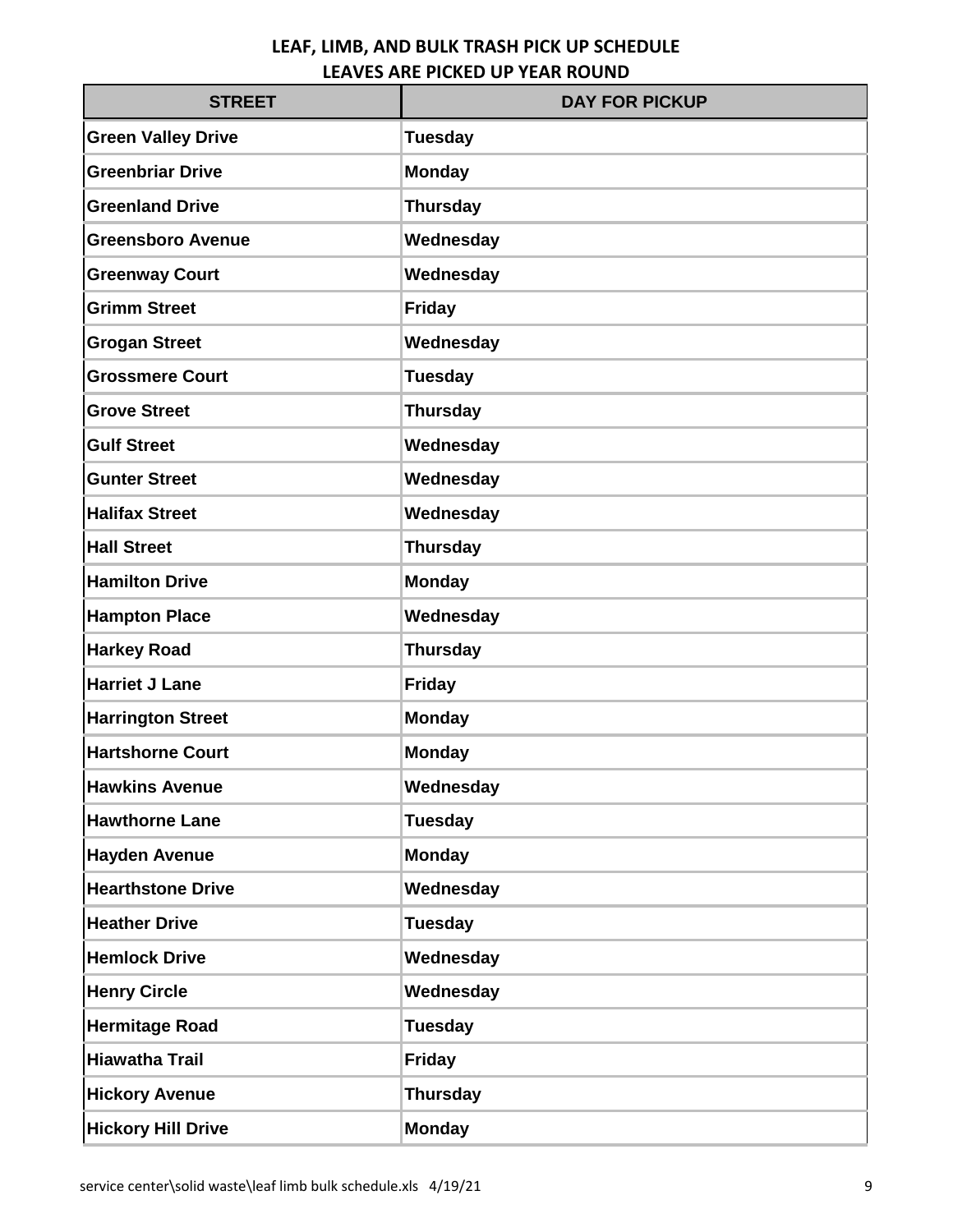| <b>STREET</b>             | <b>DAY FOR PICKUP</b>                     |
|---------------------------|-------------------------------------------|
| <b>Highland Street</b>    | Wednesday                                 |
| <b>Hill Avenue</b>        | Wednesday                                 |
| <b>Hillcrest Drive</b>    | Wednesday                                 |
| <b>Hillwood Street</b>    | <b>Thursday</b>                           |
| <b>Holiday Road</b>       | <b>Tuesday</b>                            |
| <b>Hooker Street</b>      | <b>Monday</b>                             |
| <b>Hope Street</b>        | <b>Friday</b>                             |
| Horner Blvd. (N)          | <b>Tuesday (US1 to City Limits)</b>       |
| Horner Blvd. (N)          | <b>Wednesday (Wicker to US1)</b>          |
| Horner Blvd. (S)          | <b>Friday (City Limits to Main)</b>       |
| Horner Blvd. (S)          | <b>Thursday (Main to Wicker)</b>          |
| <b>Horton Circle</b>      | <b>Monday</b>                             |
| <b>Hudson Avenue</b>      | <b>Monday</b>                             |
| <b>Hufford Street</b>     | Wednesday                                 |
| <b>Hughes Street</b>      | <b>Thursday</b>                           |
| <b>Humber Street</b>      | <b>Thursday</b>                           |
| <b>Huntington Lane</b>    | <b>Tuesday</b>                            |
| Hwy 42                    | <b>Friday (Main to City limits south)</b> |
| <b>Indian Wells Court</b> | <b>Friday</b>                             |
| <b>Industrial Drive</b>   | <b>Friday</b>                             |
| <b>Jackson Street</b>     | Wednesday                                 |
| <b>James River Court</b>  | <b>Monday</b>                             |
| <b>James Street</b>       | <b>Monday</b>                             |
| <b>Jamestown Drive</b>    | Wednesday                                 |
| <b>Jasany Street</b>      | <b>Tuesday</b>                            |
| <b>Jefferson Street</b>   | <b>Thursday</b>                           |
| <b>Jenkins Street</b>     | <b>Thursday</b>                           |
| <b>Joey Court</b>         | Wednesday                                 |
| <b>Johnson Drive</b>      | <b>Tuesday</b>                            |
| <b>Jones Street</b>       | <b>Friday</b>                             |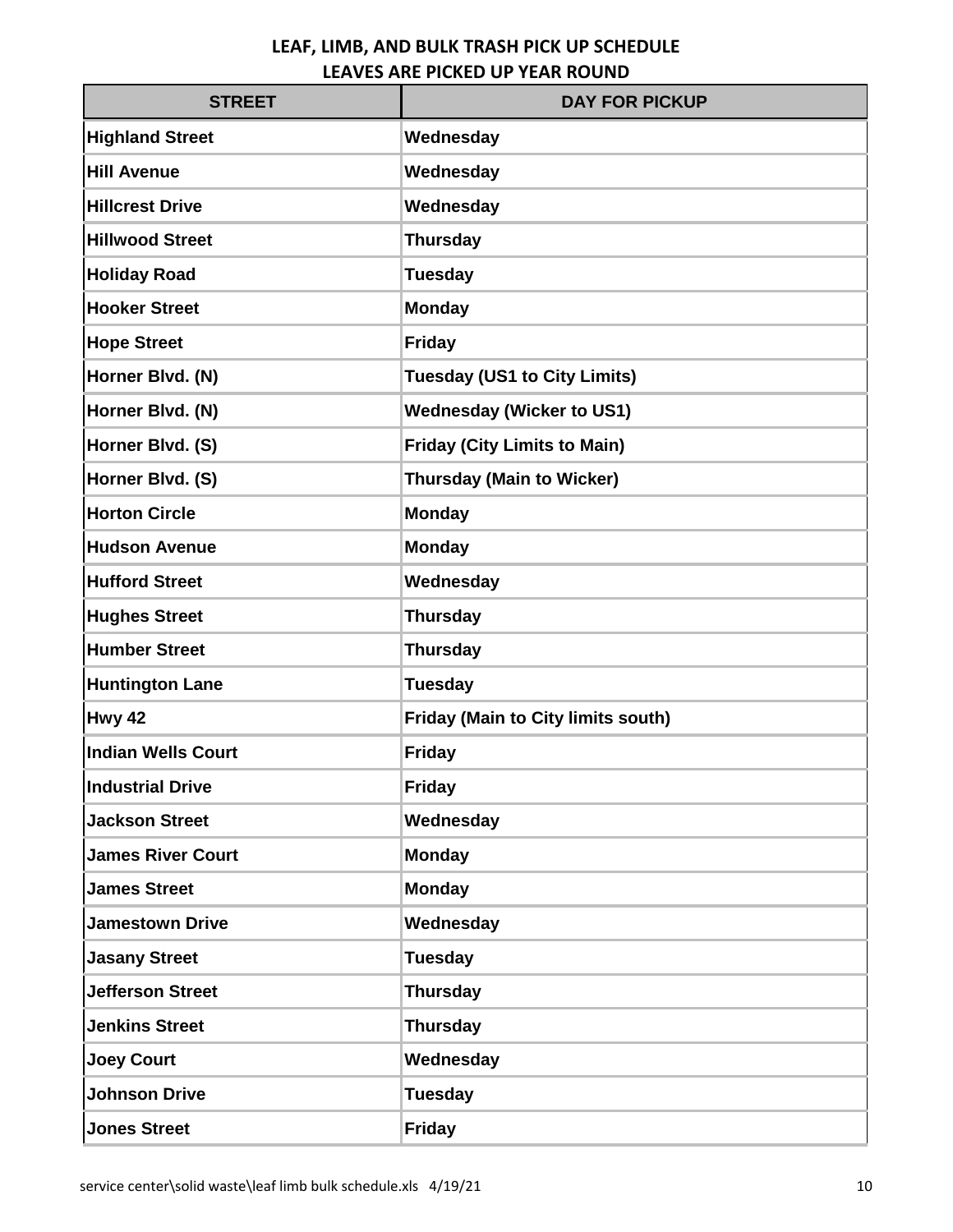| <b>STREET</b>               | <b>DAY FOR PICKUP</b> |
|-----------------------------|-----------------------|
| <b>JR Industrial Drive</b>  | <b>Friday</b>         |
| <b>Judd Street</b>          | <b>Friday</b>         |
| <b>June Road</b>            | <b>Friday</b>         |
| <b>Juniper Drive</b>        | <b>Thursday</b>       |
| <b>Juno Drive</b>           | <b>Friday</b>         |
| K. M. Wicker Memorial Drive | <b>Monday</b>         |
| <b>Keats Road</b>           | <b>Tuesday</b>        |
| <b>Keith Drive</b>          | <b>Friday</b>         |
| <b>Keller-Andrews Road</b>  | <b>Monday</b>         |
| <b>Kelly Drive</b>          | <b>Friday</b>         |
| <b>Kenan Drive</b>          | <b>Thursday</b>       |
| <b>Kendale Drive</b>        | <b>Friday</b>         |
| <b>Kenwood Tier</b>         | Friday                |
| <b>Kimberly Circle</b>      | <b>Monday</b>         |
| <b>King Street</b>          | <b>Monday</b>         |
| <b>Kirkmaiden Avenue</b>    | <b>Tuesday</b>        |
| <b>Knight Street</b>        | <b>Thursday</b>       |
| <b>Knollwood Drive</b>      | <b>Tuesday</b>        |
| <b>Knotty Pine Trail</b>    | Wednesday             |
| <b>Lafayette Drive</b>      | <b>Monday</b>         |
| <b>Lakeland Drive</b>       | <b>Tuesday</b>        |
| <b>Lakeside Drive</b>       | Wednesday             |
| <b>Landis Street</b>        | Wednesday             |
| <b>Landor Circle</b>        | <b>Tuesday</b>        |
| <b>Lansing Street</b>       | <b>Thursday</b>       |
| <b>Lantern Run</b>          | <b>Monday</b>         |
| <b>Larkspur Drive</b>       | <b>Tuesday</b>        |
| <b>Laurel Ridge Drive</b>   | <b>Friday</b>         |
| <b>Laurel Drive</b>         | <b>Tuesday</b>        |
| <b>Lawrence Street</b>      | Wednesday             |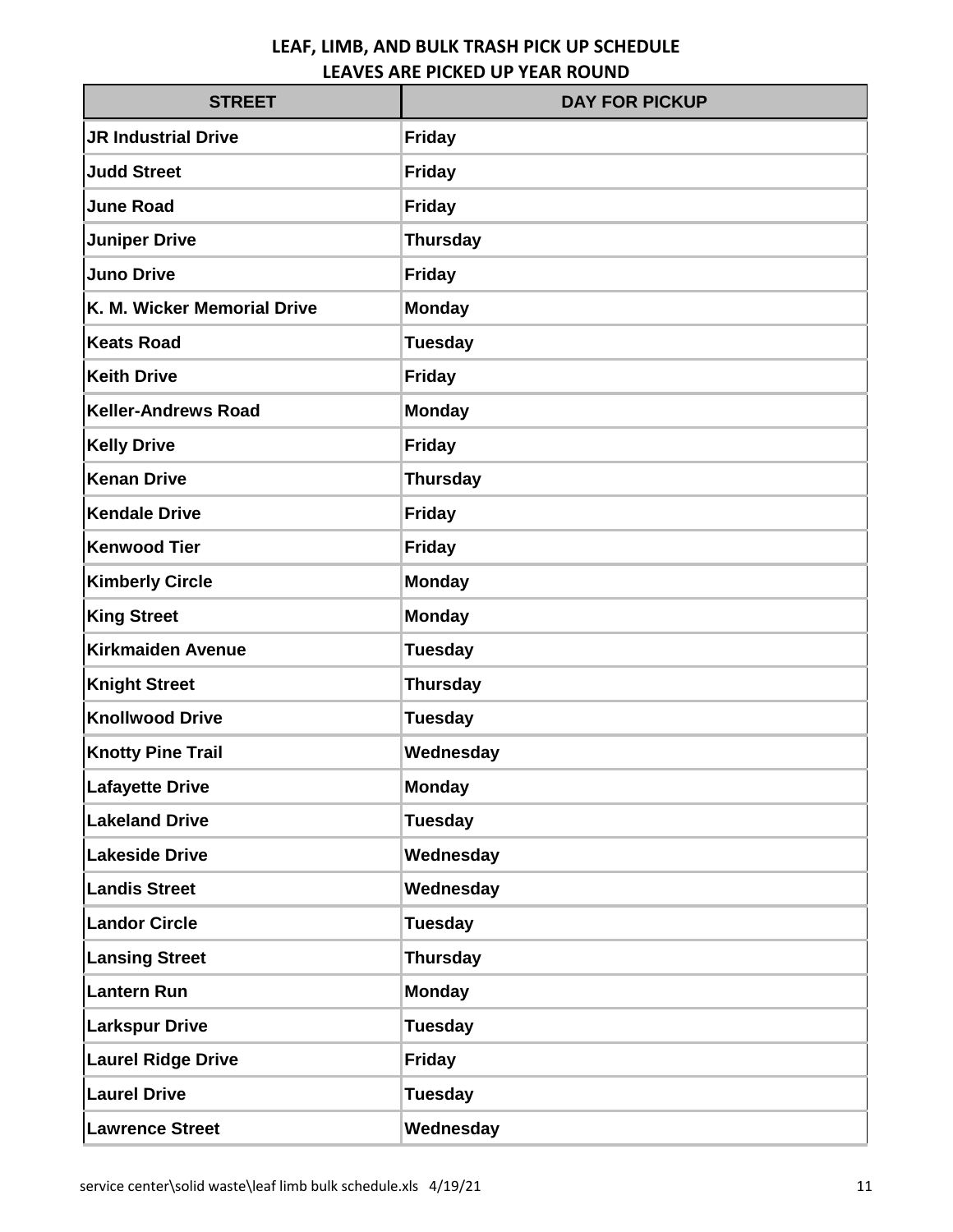| <b>STREET</b>             | <b>DAY FOR PICKUP</b>                                                            |
|---------------------------|----------------------------------------------------------------------------------|
| Lee Avenue                | <b>Thursday (Horner to Main)</b>                                                 |
| <b>Lee Avenue</b>         | <b>Friday (Main to Woodbridge)</b>                                               |
| <b>Legion Drive</b>       | <b>Monday</b>                                                                    |
| <b>Lemmond Drive</b>      | <b>Tuesday</b>                                                                   |
| <b>Lemon Springs Road</b> | <b>Friday</b>                                                                    |
| <b>Lenity Lane</b>        | <b>Friday</b>                                                                    |
| <b>Linden Avenue</b>      | <b>Thursday</b>                                                                  |
| <b>Lionheart Dr</b>       | Wednesday                                                                        |
| <b>Little Creek Road</b>  | Wednesday                                                                        |
| <b>Little John Lane</b>   | Wednesday                                                                        |
| <b>Lochmere Drive</b>     | <b>Friday</b>                                                                    |
| <b>Long Pointe</b>        | <b>Friday</b>                                                                    |
| <b>Longview Drive</b>     | <b>Monday</b>                                                                    |
| <b>Longwood Avenue</b>    | Wednesday                                                                        |
| <b>Lord Ashley Drive</b>  | <b>Tuesday</b>                                                                   |
| <b>Louise Street</b>      | <b>Thursday</b>                                                                  |
| <b>Loxley Lane</b>        | Wednesday                                                                        |
| <b>Lynn Avenue</b>        | Wednesday                                                                        |
| <b>Lynwood Circle</b>     | <b>Tuesday</b>                                                                   |
| <b>Lyons Street</b>       | <b>Thursday</b>                                                                  |
| <b>Maddox Street</b>      | <b>Friday</b>                                                                    |
| <b>Magnolia Street</b>    | <b>Thursday</b>                                                                  |
| <b>Mahogany Court</b>     | <b>Monday</b>                                                                    |
| <b>Main Street</b>        | Friday (Horner to Broadway) Piggly Wiggly toward<br>Jonesboro right side of main |
| <b>Main Street</b>        | Thursday (Horner to Kendale) Piggly Wiggly toward<br>Jonesboro left side of main |
| <b>Makepeace Street</b>   | <b>Thursday</b>                                                                  |
| <b>Mann St</b>            | <b>Friday</b>                                                                    |
| <b>Manning St</b>         | <b>Friday</b>                                                                    |
| <b>Maple Avenue</b>       | <b>Thursday</b>                                                                  |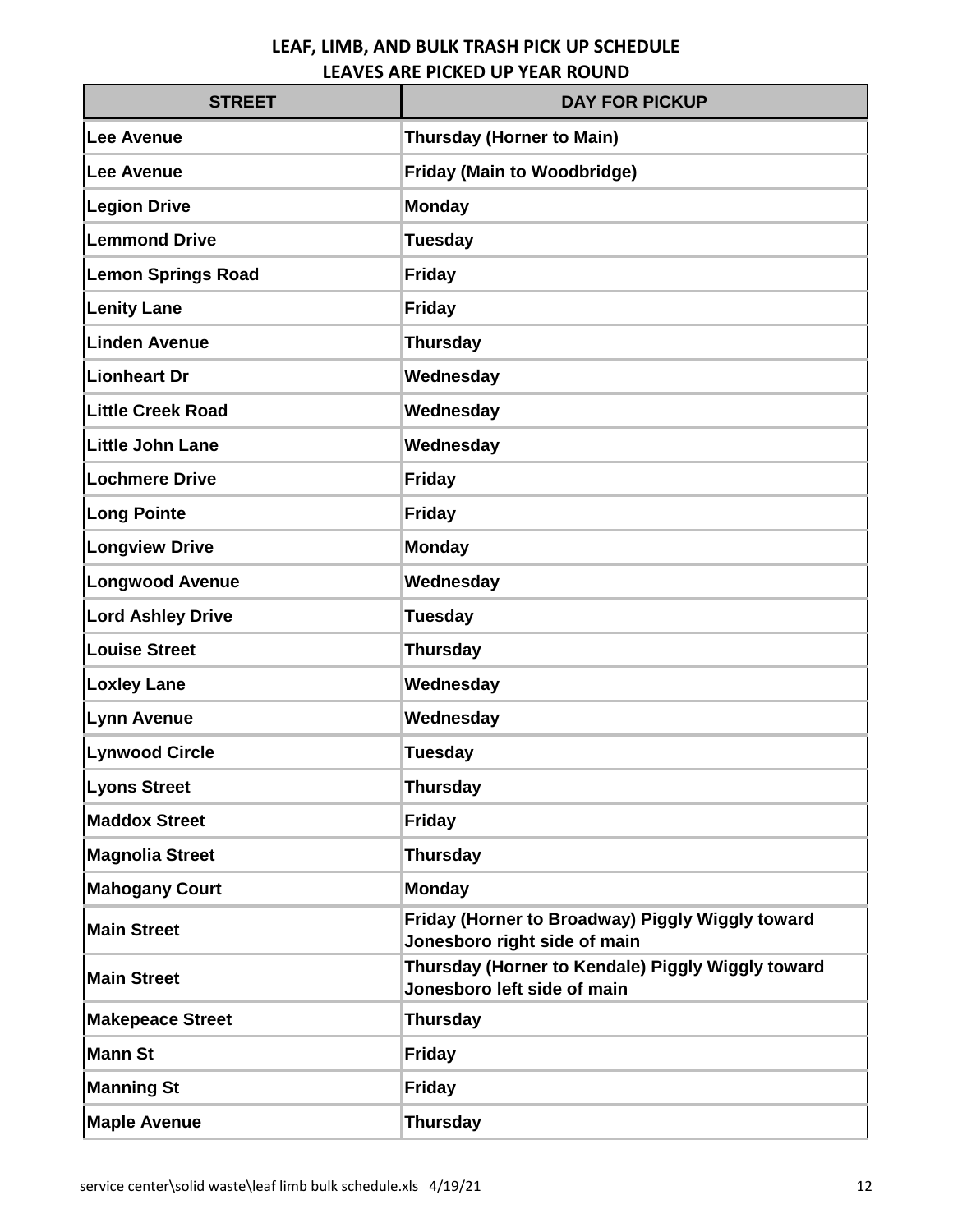| <b>STREET</b>              | <b>DAY FOR PICKUP</b> |
|----------------------------|-----------------------|
| <b>Maplewood Drive</b>     | Wednesday             |
| <b>Marians Court</b>       | Wednesday             |
| <b>Marian Way</b>          | Wednesday             |
| <b>Market Street</b>       | <b>Thursday</b>       |
| <b>Markham Drive</b>       | <b>Tuesday</b>        |
| <b>Marks Street</b>        | Wednesday             |
| <b>Martin Street</b>       | <b>Thursday</b>       |
| <b>Matthews Street</b>     | <b>Thursday</b>       |
| <b>Mattie Road</b>         | <b>Friday</b>         |
| <b>Maybe Hill Drive</b>    | <b>Thursday</b>       |
| <b>Mayflower Circle</b>    | <b>Tuesday</b>        |
| <b>McGill Street</b>       | Wednesday             |
| <b>McIntosh Street</b>     | <b>Thursday</b>       |
| <b>McIver Street</b>       | <b>Thursday</b>       |
| <b>McKenzie Park Drive</b> | <b>Thursday</b>       |
| <b>McKernon Street</b>     | Wednesday             |
| <b>McLeod Drive</b>        | <b>Monday</b>         |
| McNeil Road                | <b>Tuesday</b>        |
| <b>Meade Street</b>        | <b>Friday</b>         |
| <b>Merchants Ct.</b>       | <b>Monday</b>         |
| <b>Meridian Crossing</b>   | Wednesday             |
| <b>Merriwood Court</b>     | <b>Tuesday</b>        |
| <b>Midland Avenue</b>      | <b>Thursday</b>       |
| <b>Millbrook Drive</b>     | <b>Thursday</b>       |
| <b>Millcreek Court</b>     | <b>Tuesday</b>        |
| <b>Millstone Court</b>     | <b>Tuesday</b>        |
| <b>Monger Lane</b>         | <b>Monday</b>         |
| <b>Monroe Street</b>       | Wednesday             |
| <b>Montague Court</b>      | <b>Tuesday</b>        |
| <b>Monticello Drive</b>    | <b>Monday</b>         |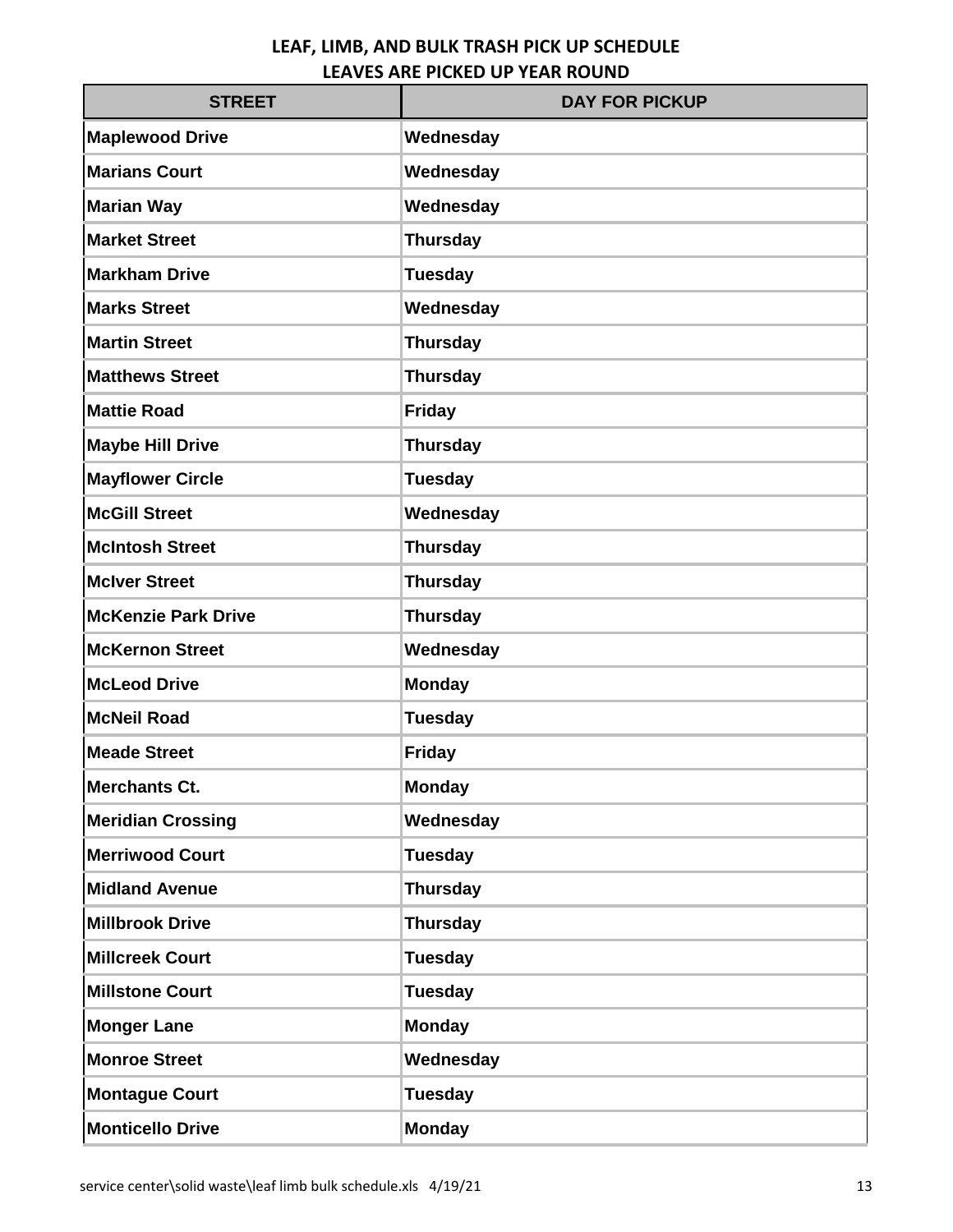| <b>STREET</b>             | <b>DAY FOR PICKUP</b>                  |
|---------------------------|----------------------------------------|
| <b>Moore Street (N)</b>   | Wednesday                              |
| <b>Moore Street (S)</b>   | <b>Thursday</b>                        |
| <b>Moorehill Circle</b>   | Wednesday                              |
| <b>Morning Star Drive</b> | Wednesday                              |
| <b>Morris Street</b>      | Wednesday                              |
| Mt. Pisgah Church Road    | <b>Friday</b>                          |
| <b>Nash Street</b>        | <b>Friday</b>                          |
| NC 87 Hwy                 | <b>Friday</b>                          |
| <b>Ninth Street</b>       | <b>Thursday</b>                        |
| <b>Nixon Drive</b>        | <b>Tuesday</b>                         |
| <b>Nob Hill Drive</b>     | <b>Tuesday</b>                         |
| <b>North Avenue</b>       | <b>Thursday</b>                        |
| <b>North Pointe</b>       | <b>Friday</b>                          |
| <b>Oakcrest Drive</b>     | <b>Friday</b>                          |
| <b>Oakdale Street</b>     | <b>Monday</b>                          |
| <b>Oakwood Avenue</b>     | <b>Thursday</b>                        |
| <b>Oddfellow Street</b>   | <b>Monday</b>                          |
| <b>Old Carbonton Road</b> | <b>Tuesday</b>                         |
| <b>Old Carriage Way</b>   | <b>Monday</b>                          |
| <b>Olde Mill Drive</b>    | <b>Thursday</b>                        |
| <b>Olde Town Drive</b>    | Wednesday                              |
| <b>Oriole Circle</b>      | <b>Friday</b>                          |
| <b>Overbrook Lane</b>     | <b>Monday</b>                          |
| <b>Overlook Court</b>     | <b>Friday</b>                          |
| <b>Owls Nest Road</b>     | <b>Monday</b>                          |
| <b>Oxford Lane</b>        | <b>Tuesday</b>                         |
| <b>Paige Circle</b>       | <b>Monday</b>                          |
| <b>Palace Drive</b>       | <b>Tuesday</b>                         |
| <b>Palace Green Lane</b>  | <b>Monday (Carthage Colonies Sub.)</b> |
| <b>Palmer Drive</b>       | Wednesday                              |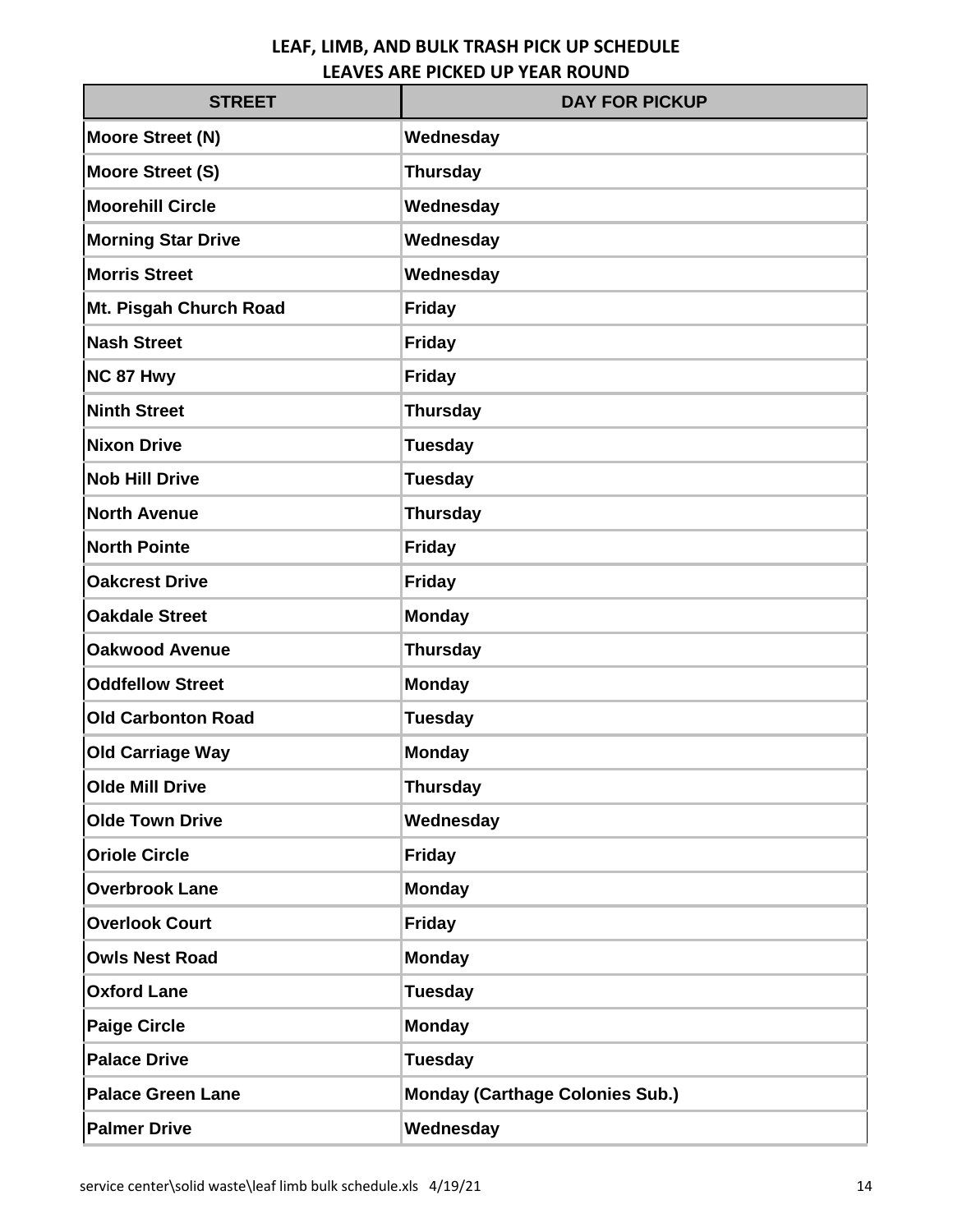| <b>STREET</b>             | <b>DAY FOR PICKUP</b> |
|---------------------------|-----------------------|
| <b>Palomino Drive</b>     | <b>Monday</b>         |
| <b>Par Drive</b>          | <b>Tuesday</b>        |
| <b>Paradise Way</b>       | <b>Friday</b>         |
| <b>Park Avenue</b>        | Wednesday             |
| <b>Pasile Ct</b>          | <b>Friday</b>         |
| <b>Pathway Drive</b>      | Wednesday             |
| <b>Patriot Way</b>        | <b>Friday</b>         |
| <b>Patton Street</b>      | <b>Friday</b>         |
| <b>Paul Street</b>        | <b>Tuesday</b>        |
| <b>Pearl Street (E)</b>   | <b>Thursday</b>       |
| <b>Pearl Street (W)</b>   | <b>Monday</b>         |
| <b>Pearson Circle</b>     | <b>Monday</b>         |
| <b>Pebble Brook Drive</b> | <b>Monday</b>         |
| <b>Pendergrass Road</b>   | <b>Monday</b>         |
| <b>Periwinkle Road</b>    | <b>Tuesday</b>        |
| <b>Perry Drive</b>        | <b>Tuesday</b>        |
| <b>Pershing Street</b>    | <b>Monday</b>         |
| <b>Petty Road</b>         | <b>Tuesday</b>        |
| <b>Phillips Drive</b>     | <b>Monday</b>         |
| <b>Piedmont Drive</b>     | <b>Tuesday</b>        |
| <b>Pin Oak Drive</b>      | Wednesday             |
| <b>Pine Crest Lane</b>    | Wednesday             |
| <b>Pine Lake Drive</b>    | <b>Monday</b>         |
| <b>Pine Needle Drive</b>  | Monday                |
| <b>Pine Ridge Street</b>  | <b>Thursday</b>       |
| <b>Pine Street</b>        | Wednesday             |
| <b>Pine Village</b>       | <b>Friday</b>         |
| <b>Pinehurst Street</b>   | <b>Thursday</b>       |
| <b>Pineknoll Drive</b>    | <b>Tuesday</b>        |
| <b>Pineland Street</b>    | <b>Thursday</b>       |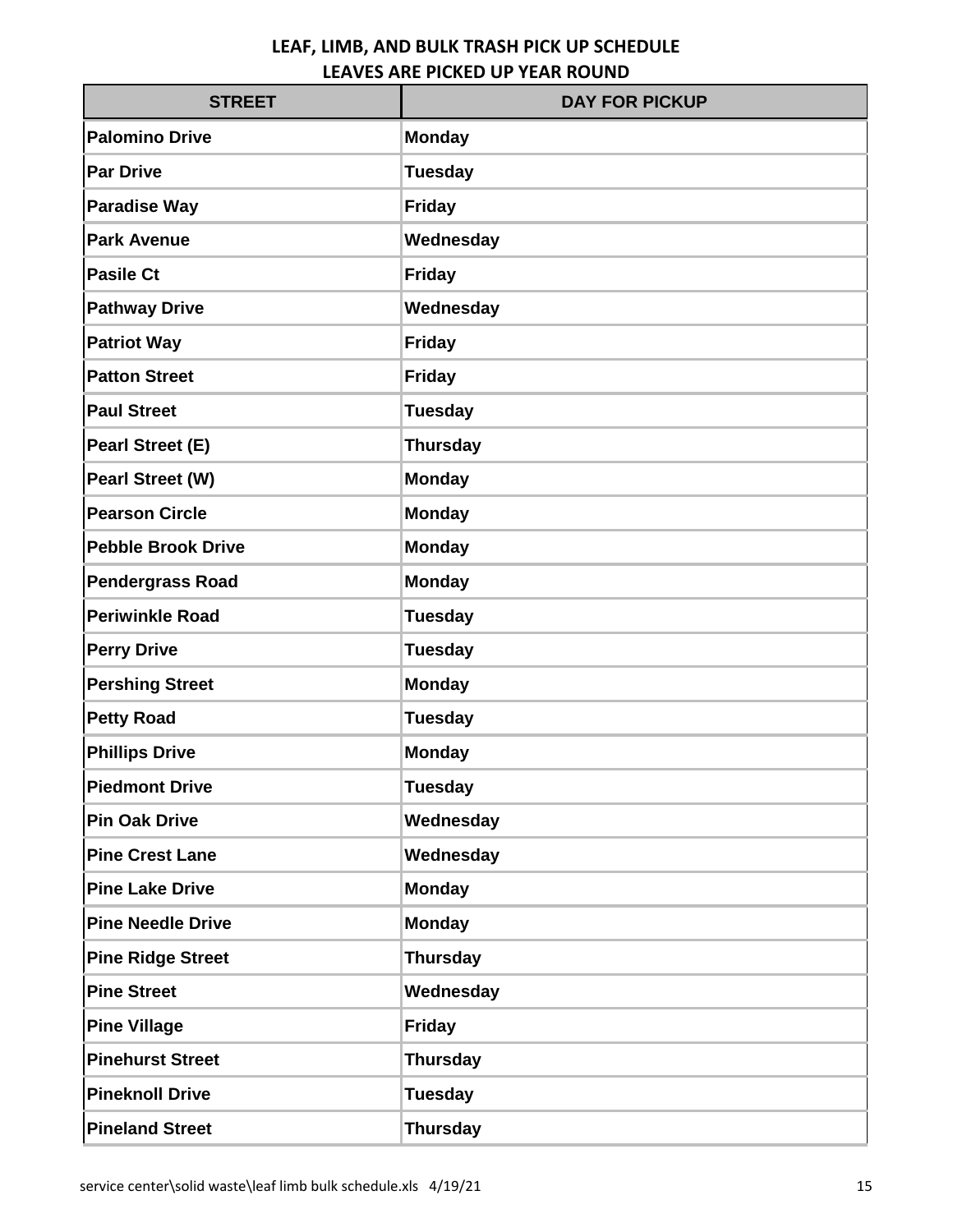| <b>STREET</b>                | <b>DAY FOR PICKUP</b>          |
|------------------------------|--------------------------------|
| <b>Place Drive</b>           | <b>Tuesday</b>                 |
| <b>Placid Lane</b>           | <b>Friday</b>                  |
| <b>Plantation Drive</b>      | <b>Tuesday</b>                 |
| <b>Pool Street</b>           | <b>Monday</b>                  |
| <b>Poplar Street</b>         | Wednesday                      |
| <b>Porches Way</b>           | <b>Tuesday</b>                 |
| <b>Price Street</b>          | <b>Monday</b>                  |
| <b>Primrose Lane</b>         | <b>Thursday</b>                |
| <b>Prosperity Drive</b>      | <b>Friday</b>                  |
| <b>Providence Hall Drive</b> | <b>Monday</b>                  |
| <b>Quartermaster Drive</b>   | <b>Monday</b>                  |
| <b>Queens Road</b>           | Wednesday                      |
| <b>Radcliff Drive</b>        | <b>Tuesday</b>                 |
| <b>Radius Circle</b>         | <b>Monday</b>                  |
| <b>Raleigh Street</b>        | <b>Friday</b>                  |
| <b>Ramseur Street</b>        | <b>Monday</b>                  |
| <b>Rand Street</b>           | <b>Friday</b>                  |
| <b>Randolph Street</b>       | Wednesday                      |
| <b>Ray Avenue</b>            | <b>Thursday</b>                |
| <b>Redwood Drive</b>         | <b>Tuesday (Westfall Sub.)</b> |
| <b>Reeves Farm Road</b>      | <b>Monday</b>                  |
| <b>Register Street</b>       | <b>Thursday</b>                |
| <b>Rena Lane</b>             | Wednesday                      |
| <b>Renee Drive</b>           | <b>Friday</b>                  |
| <b>Revenell Drive</b>        | <b>Tuesday</b>                 |
| <b>Rhynewood Drive</b>       | <b>Monday</b>                  |
| <b>Rice Road</b>             | <b>Friday</b>                  |
| <b>Richmond Drive</b>        | Wednesday                      |
| <b>Ridgecrest Drive</b>      | <b>Thursday</b>                |
| <b>Robbins Street</b>        | <b>Monday</b>                  |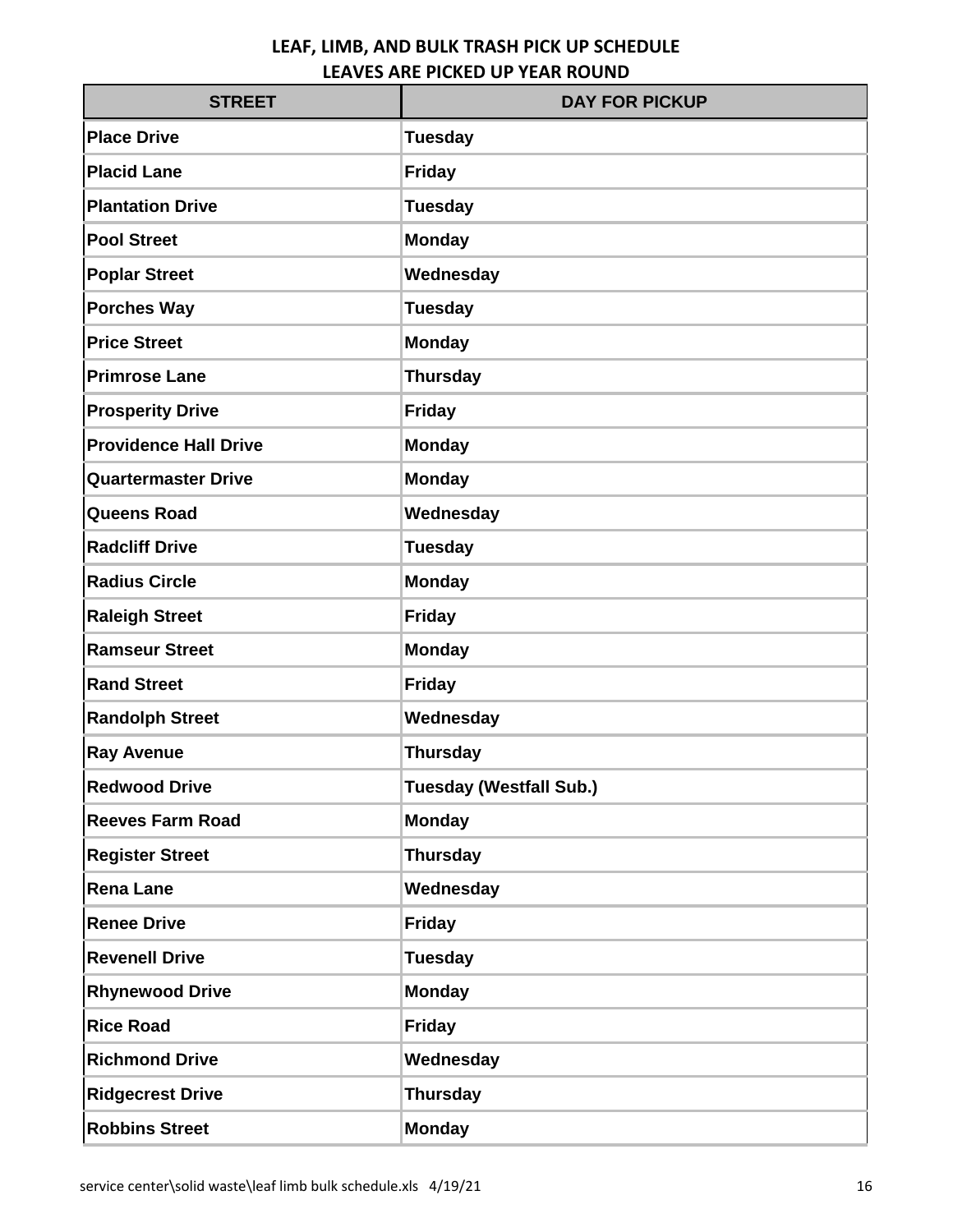| <b>STREET</b>                | <b>DAY FOR PICKUP</b>          |
|------------------------------|--------------------------------|
| <b>Robert E. Lee Drive</b>   | <b>Friday</b>                  |
| <b>Robin Hood Lane</b>       | Wednesday                      |
| <b>Rock Spring Drive</b>     | <b>Private</b>                 |
| <b>Rockwood Road</b>         | <b>Tuesday</b>                 |
| <b>Rollins Store Road</b>    | <b>Friday</b>                  |
| <b>Rose Street</b>           | <b>Thursday</b>                |
| <b>Rosemary Street</b>       | <b>Thursday</b>                |
| <b>Rosemont Ln</b>           | Wednesday                      |
| <b>Ross Street</b>           | <b>Thursday</b>                |
| <b>Rosser Road</b>           | <b>Friday</b>                  |
| <b>Roundrock Lane</b>        | <b>Tuesday (Westfall Sub.)</b> |
| <b>Royal Pines Drive</b>     | <b>Monday</b>                  |
| <b>Russ Street</b>           | <b>Thursday</b>                |
| <b>Saddlewood Lane</b>       | <b>Tuesday</b>                 |
| <b>Sandstone Court</b>       | <b>Monday</b>                  |
| <b>Sandy Creek Church Rd</b> | <b>Tuesday</b>                 |
| <b>San-Lee Drive</b>         | <b>Thursday</b>                |
| <b>Sapona Circle</b>         | <b>Friday</b>                  |
| <b>Saunders Street</b>       | <b>Monday</b>                  |
| <b>Savannah Drive</b>        | Wednesday                      |
| <b>Scarlet Lane</b>          | Wednesday                      |
| <b>School Street</b>         | <b>Friday</b>                  |
| <b>Scott Avenue</b>          | <b>Thursday</b>                |
| <b>Seawell Street</b>        | <b>Friday</b>                  |
| <b>Second Street</b>         | <b>Thursday</b>                |
| <b>Sedgefield Drive</b>      | Wednesday                      |
| <b>Seth Drive</b>            | Wednesday                      |
| <b>Seventeenth Street</b>    | <b>Thursday</b>                |
| <b>Seventh Street</b>        | <b>Thursday</b>                |
| <b>Shannon Drive</b>         | <b>Tuesday</b>                 |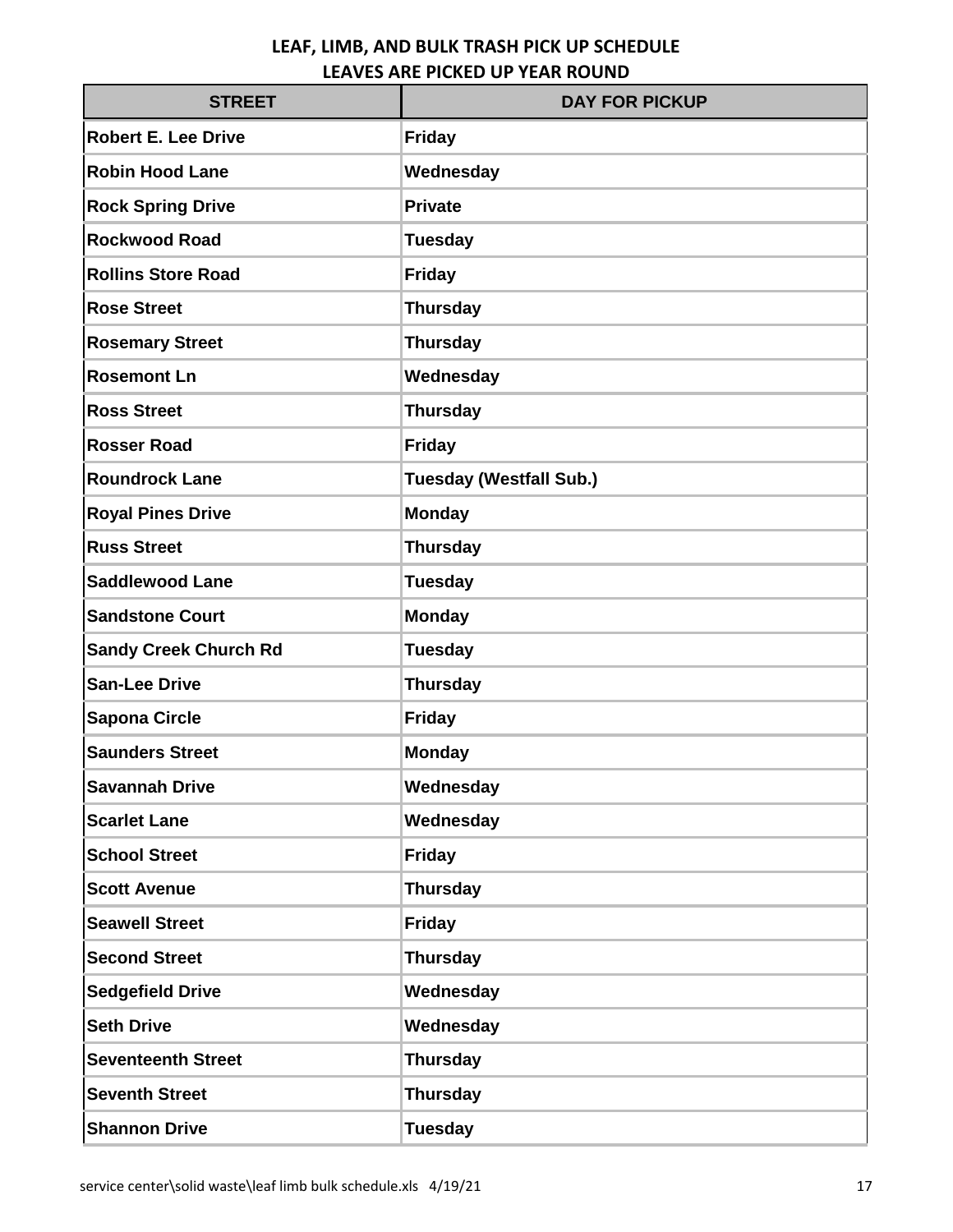| <b>STREET</b>              | <b>DAY FOR PICKUP</b>                        |
|----------------------------|----------------------------------------------|
| <b>Shawnee Drive</b>       | <b>Friday</b>                                |
| <b>Sheree Lane</b>         | <b>Thursday</b>                              |
| <b>Sherwood Drive</b>      | <b>Tuesday</b>                               |
| <b>Shoreline Drive</b>     | <b>Tuesday</b>                               |
| <b>Short Street</b>        | <b>Thursday</b>                              |
| <b>Simmons Street</b>      | <b>Thursday</b>                              |
| <b>Simpson Drive</b>       | <b>Monday</b>                                |
| <b>Sixteenth Street</b>    | <b>Thursday</b>                              |
| <b>Sixth Street</b>        | <b>Thursday</b>                              |
| <b>Smoketree Court</b>     | <b>Tuesday</b>                               |
| <b>Snow Circle</b>         | <b>Monday</b>                                |
| <b>Sommers Street</b>      | <b>Thursday</b>                              |
| <b>Sourwood Circle</b>     | <b>Tuesday</b>                               |
| <b>South Hall Place</b>    | Wednesday                                    |
| <b>South Point</b>         | <b>Friday</b>                                |
| <b>Southwick Ct</b>        | <b>Friday</b>                                |
| <b>Sparrow Circle</b>      | <b>Monday</b>                                |
| <b>Spottswood Drive</b>    | Wednesday                                    |
| <b>Spring Branch Drive</b> | Wednesday                                    |
| <b>Spring Lane</b>         | Tuesday (From US 1 to Cool Springs Rd.)      |
| <b>Spring Lane</b>         | <b>Wednesday (From Lowes Food into town)</b> |
| <b>Springmoore Court</b>   | <b>Thursday</b>                              |
| <b>Spruce Street</b>       | <b>Thursday</b>                              |
| <b>St James Way</b>        | <b>Friday</b>                                |
| <b>St. Clair Court</b>     | Wednesday                                    |
| <b>Steele Street (N)</b>   | Wednesday                                    |
| <b>Steele Street (S)</b>   | <b>Monday</b>                                |
| <b>Stone Street</b>        | <b>Thursday</b>                              |
| <b>Stoneoak Court</b>      | <b>Thursday</b>                              |
| <b>Stoneridge Drive</b>    | <b>Tuesday</b>                               |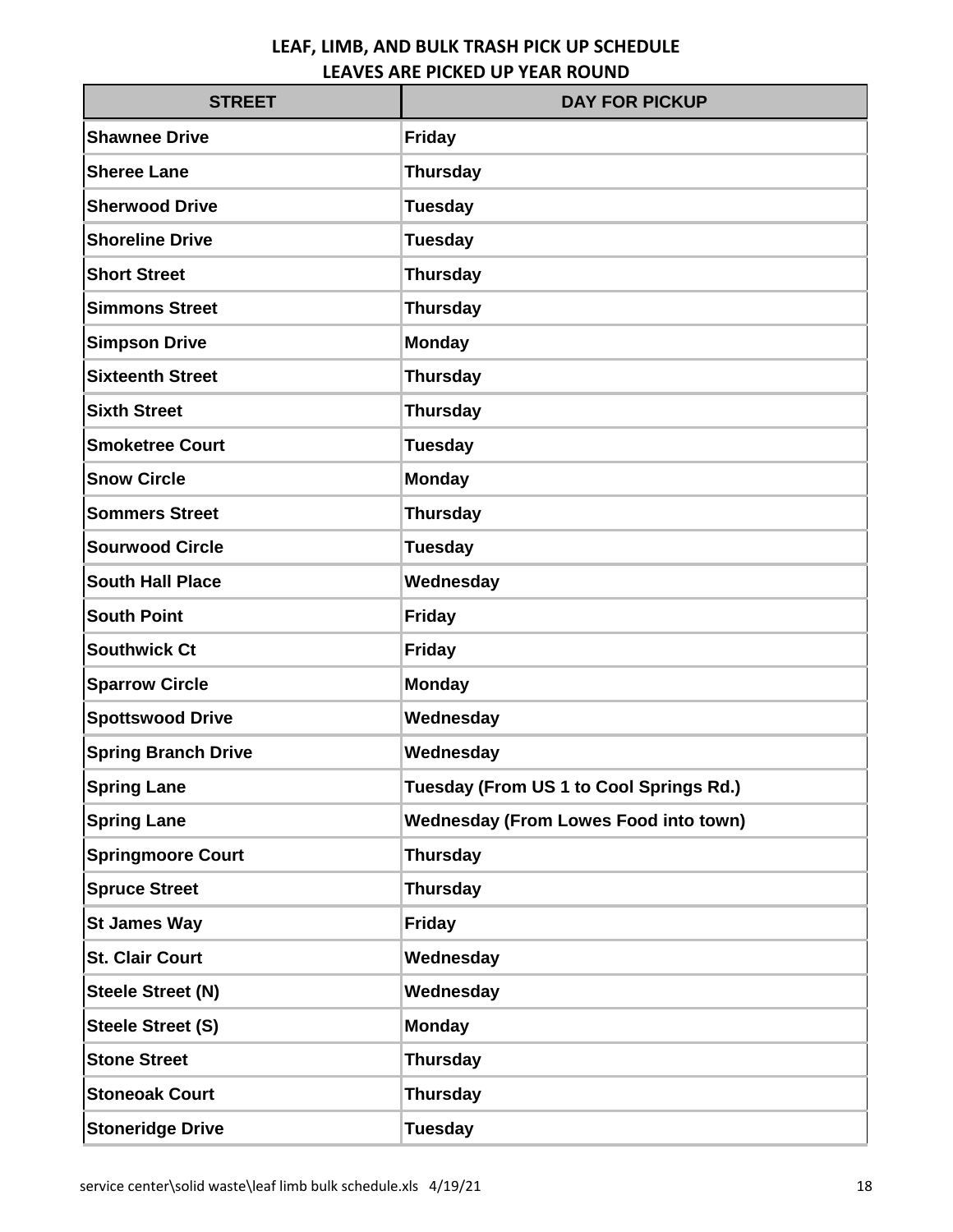| <b>STREET</b>             | <b>DAY FOR PICKUP</b>          |
|---------------------------|--------------------------------|
| <b>Stoneybrook Drive</b>  | <b>Tuesday</b>                 |
| <b>Streamside Drive</b>   | <b>Tuesday (Westfall Sub.)</b> |
| <b>Stroud Street</b>      | Wednesday                      |
| <b>Stuart Drive</b>       | <b>Monday</b>                  |
| <b>Sumac Street</b>       | <b>Friday</b>                  |
| <b>Summerfield Street</b> | <b>Friday</b>                  |
| <b>Summerset Place</b>    | <b>Monday</b>                  |
| <b>Summitt Drive</b>      | Wednesday                      |
| <b>Sumpter Drive</b>      | <b>Tuesday</b>                 |
| <b>Sunflower Circle</b>   | <b>Thursday</b>                |
| <b>Sunnybrook Drive</b>   | Wednesday                      |
| <b>Sunset Drive</b>       | Wednesday                      |
| <b>Sussex Avenue</b>      | <b>Tuesday</b>                 |
| <b>Sutphin Drive</b>      | <b>Tuesday</b>                 |
| <b>Swan Street</b>        | <b>Monday</b>                  |
| <b>Sycamore Street</b>    | <b>Thursday</b>                |
| <b>Talley Avenue</b>      | <b>Thursday</b>                |
| <b>Tammy Street</b>       | <b>Monday</b>                  |
| <b>Tanbarkway Road</b>    | Wednesday                      |
| <b>Tanglewood Drive</b>   | <b>Tuesday</b>                 |
| <b>Taton Court</b>        | <b>Tuesday</b>                 |
| <b>Teakwood Court</b>     | <b>Tuesday</b>                 |
| <b>Temple Avenue</b>      | <b>Thursday</b>                |
| <b>Tenth Street</b>       | <b>Thursday</b>                |
| <b>Tew Street</b>         | <b>Thursday</b>                |
| <b>Third Street</b>       | <b>Thursday</b>                |
| <b>Thirteenth Street</b>  | <b>Thursday</b>                |
| <b>Thornwood Court</b>    | <b>Friday</b>                  |
| <b>Thornwood Drive</b>    | <b>Friday</b>                  |
| <b>Thornwood Loop</b>     | <b>Friday</b>                  |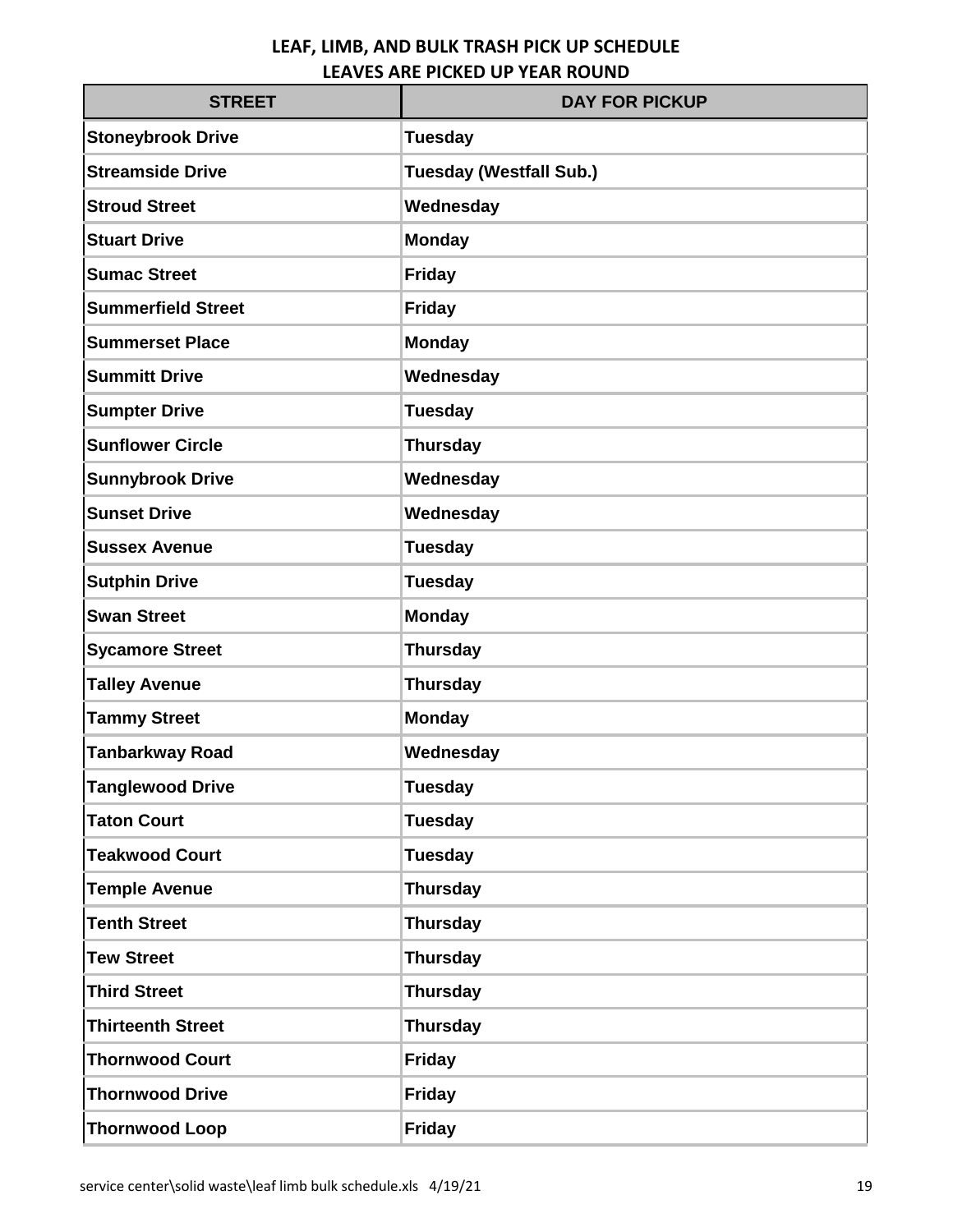| <b>STREET</b>              | <b>DAY FOR PICKUP</b> |
|----------------------------|-----------------------|
| <b>Thornwood Point</b>     | <b>Friday</b>         |
| <b>Tidewater Drive</b>     | Wednesday             |
| <b>Tiffany Drive</b>       | <b>Monday</b>         |
| <b>Timber Ridge Circle</b> | Friday (Woodbridge)   |
| <b>Timber Ridge Drive</b>  | <b>Friday</b>         |
| <b>Timberwood Place</b>    | Wednesday             |
| <b>Tinney Inn Road</b>     | <b>Friday</b>         |
| <b>Tins Street</b>         | <b>Thursday</b>       |
| <b>Tomberline Road</b>     | <b>Tuesday</b>        |
| <b>Tower Ridge Lane</b>    | <b>Monday</b>         |
| <b>Trade Street</b>        | <b>Friday</b>         |
| <b>Tranquility Lane</b>    | Wednesday             |
| <b>Truelove Street</b>     | Friday                |
| <b>Truman Drive</b>        | <b>Tuesday</b>        |
| <b>Tryon Street</b>        | Wednesday             |
| <b>Tuckerhouse Ct.</b>     | <b>Monday</b>         |
| <b>Tucks Court</b>         | Wednesday             |
| <b>Tuscany Place</b>       | <b>Tuesday</b>        |
| <b>Tyvola Street</b>       | <b>Friday</b>         |
| <b>Tyrone Drive</b>        | <b>Friday</b>         |
| <b>Underwood Street</b>    | Wednesday             |
| <b>Utley Court</b>         | <b>Thursday</b>       |
| <b>Valley Road</b>         | <b>Tuesday</b>        |
| <b>Vance Street (N)</b>    | Wednesday             |
| Vance Street (S)           | <b>Monday</b>         |
| <b>Vantage Point</b>       | <b>Tuesday</b>        |
| <b>Veranda Court</b>       | <b>Tuesday</b>        |
| <b>Victory Drive</b>       | <b>Tuesday</b>        |
| <b>Viking Street</b>       | <b>Thursday</b>       |
| <b>Villa Circle</b>        | Wednesday             |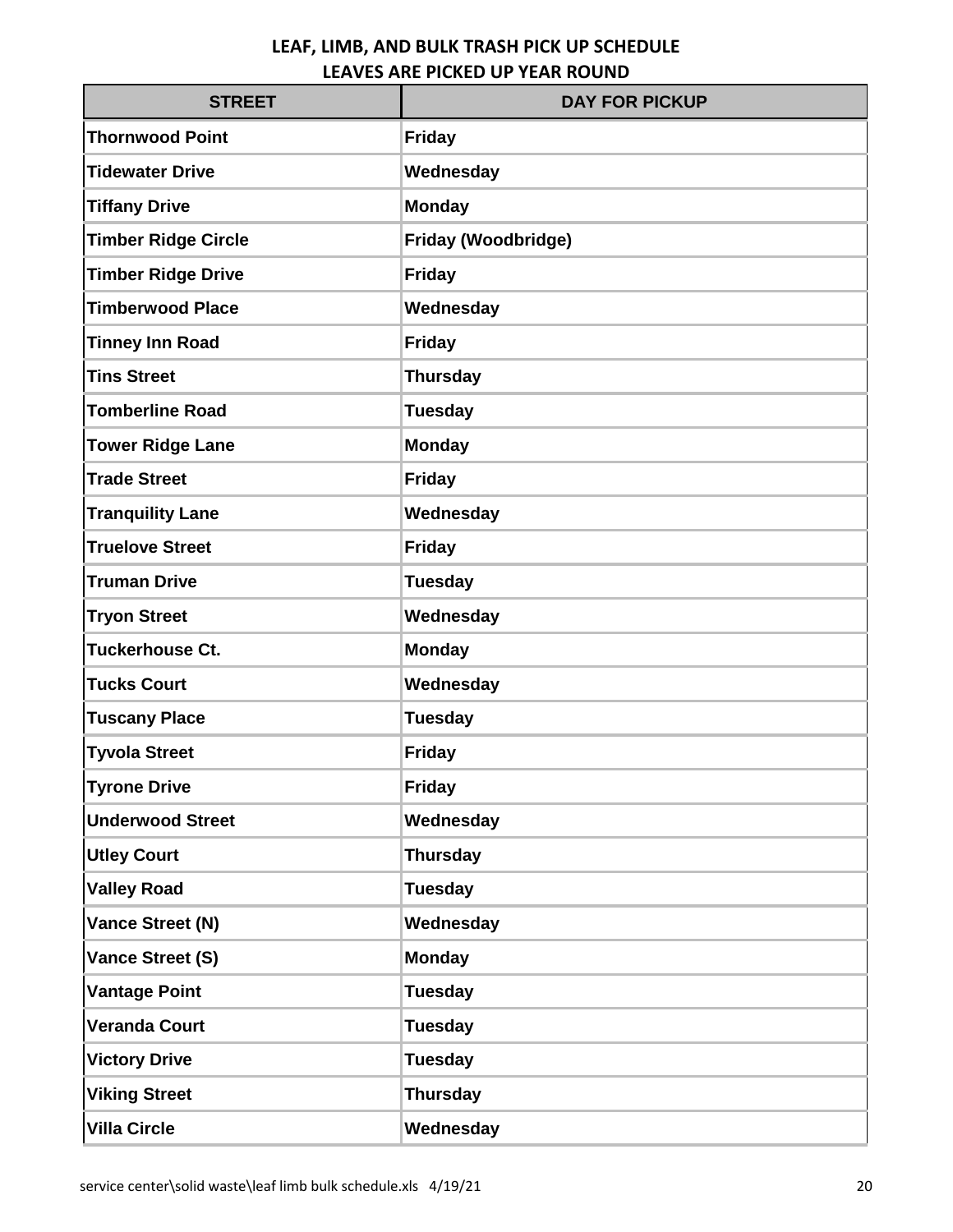| <b>STREET</b>                  | <b>DAY FOR PICKUP</b>             |
|--------------------------------|-----------------------------------|
| <b>Von Canon Circle</b>        | <b>Tuesday</b>                    |
| <b>Waddell Street</b>          | <b>Thursday</b>                   |
| <b>Wade Drive</b>              | Wednesday                         |
| <b>Walden Street</b>           | <b>Monday</b>                     |
| <b>Wall Street</b>             | <b>Monday</b>                     |
| <b>Walnut Drive</b>            | Wednesday                         |
| <b>Washington Avenue</b>       | <b>Monday</b>                     |
| <b>Waterford Court</b>         | <b>Tuesday</b>                    |
| <b>Waters Edge</b>             | Wednesday                         |
| <b>Waterside Drive</b>         | <b>Tuesday</b>                    |
| <b>Watson Avenue</b>           | <b>Friday</b>                     |
| <b>Watts Street</b>            | <b>Friday</b>                     |
| <b>Waverly Road</b>            | <b>Thursday</b>                   |
| <b>Wayne Street</b>            | Wednesday                         |
| <b>Weatherspoon Street (E)</b> | <b>Thursday</b>                   |
| <b>Weatherspoon Street (W)</b> | Wednesday                         |
| <b>Weatherwood Court</b>       | <b>Tuesday</b>                    |
| <b>Webb Street</b>             | Wednesday                         |
| <b>Weller Street</b>           | <b>Thursday</b>                   |
| <b>Wellington Drive</b>        | <b>Tuesday</b>                    |
| <b>Wellston Place</b>          | <b>Monday (West Landing Sub.)</b> |
| <b>Wentworth Court</b>         | <b>Tuesday</b>                    |
| <b>West Cash Run</b>           | <b>Monday</b>                     |
| <b>West Castle Court</b>       | <b>Monday</b>                     |
| <b>West Gate Court</b>         | <b>Tuesday</b>                    |
| <b>West Landing Drive</b>      | <b>Monday</b>                     |
| <b>West Oak Way</b>            | <b>Tuesday</b>                    |
| <b>West Pointe</b>             | <b>Friday</b>                     |
| <b>Westcastle Court</b>        | <b>Monday</b>                     |
| <b>Westchase Run</b>           | <b>Monday</b>                     |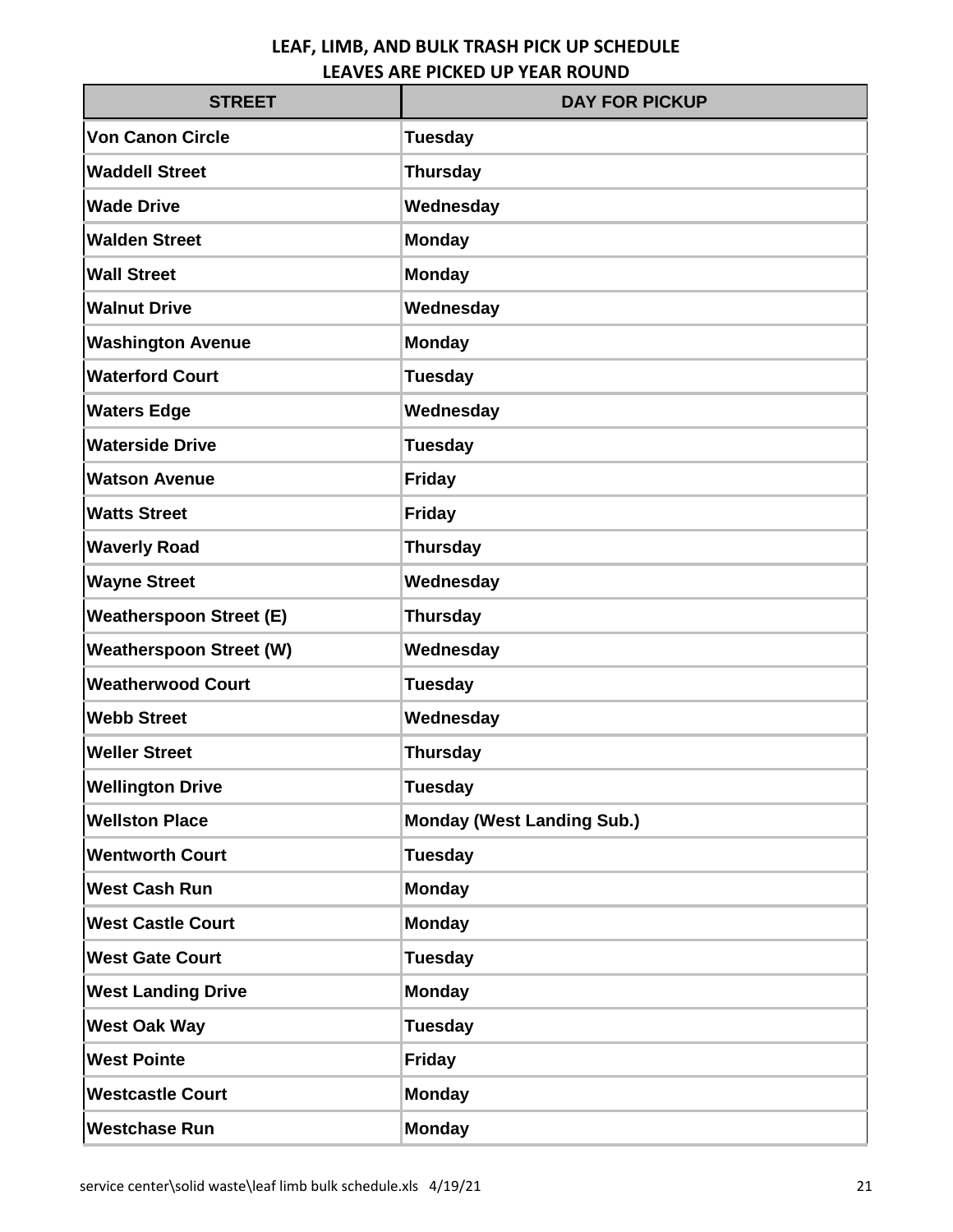| <b>STREET</b>               | <b>DAY FOR PICKUP</b>                           |
|-----------------------------|-------------------------------------------------|
| <b>Westcott Circle</b>      | <b>Monday (West Landing Sub.)</b>               |
| <b>Westfall Circle</b>      | <b>Monday</b>                                   |
| <b>Westgate Drive</b>       | <b>Tuesday</b>                                  |
| <b>Westover Drive</b>       | <b>Monday</b>                                   |
| <b>Westport Place</b>       | <b>Tuesday</b>                                  |
| <b>Westwood Drive</b>       | <b>Tuesday</b>                                  |
| <b>Wheel Hollow Trail</b>   | Wednesday                                       |
| <b>Whip-Poor-Will Lane</b>  | <b>Friday</b>                                   |
| <b>Whitford Street</b>      | Wednesday                                       |
| <b>Wicker Street</b>        | <b>Wednesday (Moore to US1 right hand side)</b> |
| <b>Wicker Street</b>        | Monday (Moore to US1 left hand side)            |
| <b>Wickfield Drive</b>      | <b>Monday</b>                                   |
| <b>Wiggins Way</b>          | <b>Monday</b>                                   |
| <b>Wiley Street</b>         | <b>Monday</b>                                   |
| <b>Wilkins Drive</b>        | <b>Tuesday</b>                                  |
| <b>Williams Street</b>      | <b>Friday</b>                                   |
| <b>Willow Circle</b>        | <b>Friday</b>                                   |
| <b>Willowridge Drive</b>    | <b>Friday</b>                                   |
| <b>Wilshire Circle</b>      | <b>Tuesday</b>                                  |
| <b>Wilson Avenue</b>        | Wednesday                                       |
| <b>Wilson Road</b>          | <b>Friday</b>                                   |
| <b>Wimberly Woods Drive</b> | <b>Monday</b>                                   |
| <b>Wimbleton Drive</b>      | <b>Tuesday</b>                                  |
| <b>Windfall Drive</b>       | <b>Monday</b>                                   |
| <b>Windjammer Court</b>     | <b>Monday</b>                                   |
| <b>Windmere Drive</b>       | <b>Monday (West Landing Sub.)</b>               |
| <b>Windmill Drive</b>       | <b>Tuesday</b>                                  |
| <b>Windsong Drive</b>       | <b>Tuesday</b>                                  |
| <b>Windsor Place</b>        | <b>Tuesday</b>                                  |
| <b>Winfield Street</b>      | Wednesday                                       |